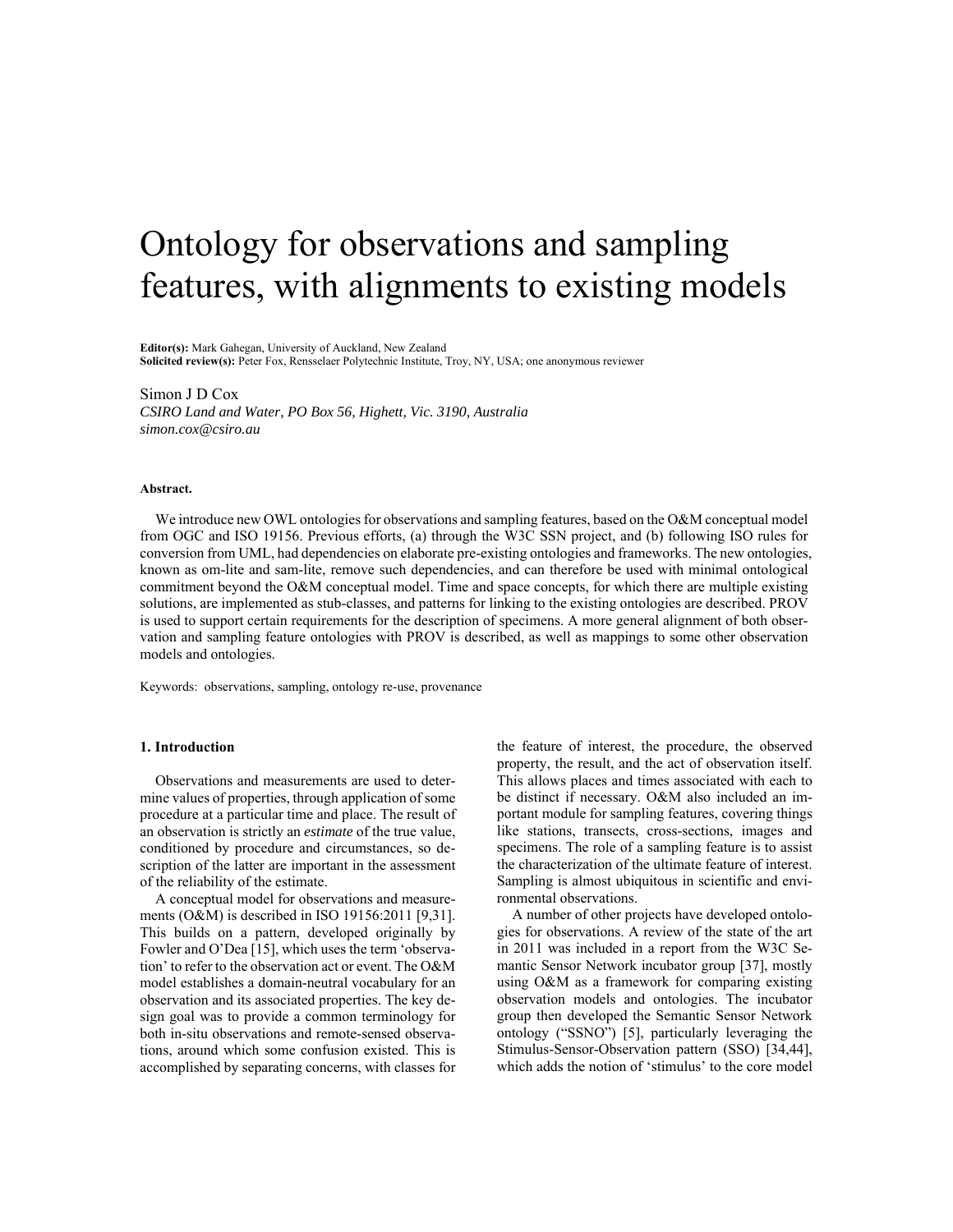based on O&M. Meanwhile, Cox [11] described an ontology for O&M ("OMU") based on automatic conversion of the original UML model, using rules developed in ISO 19150-2 [33].

However, these implementations present some barriers to adoption for new applications. In particular

- SSNO includes elements for sensors and observations, but omits sampling features, which are a key element required for many practical applications;
- SSNO is linked to the Dolce-ultra-lite (DUL) implementation of the DOLCE foundational ontology [16], with SSNO concepts directly inheriting from a number of DUL classes and properties. This introduces ontological commitments which conflict with earlier assumptions;
- The UML-OWL conversion rule used for OMU triggers a web of dependencies on additional, sometimes highly detailed, ontologies derived from other ISO 19100-series UML models. This introduces a large amount of baggage, of uneven quality.

In this paper, we introduce a new OWL implementation of O&M which aims to overcome these limitations with two new ontologies. The new ontologies include both the observation and sampling feature models from O&M, and have fewer dependencies on existing ontologies than either OMU or SSNO. We expect that these ontologies can either serve as foundations for more domain-specific treatments, or as bridging ontologies for alignment of existing ontologies developed around specific applications or domains.

The paper is structured as follows: in section 2 we review the O&M UML model from ISO 19156; in section 3 we present the om-lite and sam-lite ontologies and some examples to illustrate their use; in section 4 we explore mappings with existing ontologies for observations, and integration of existing models for space, time and measure; in section 5 we discuss some issues arising from the approach to dependencies, the use of the new ontologies in alignment exercises, the use of PROV for real world entities, and the importance of sampling features. Section 6 provides a summary of the main points.

# **2. O&M conceptual model**

## *2.1. Background*

Observations and Measurements (O&M) [7–9,31] is one of a group of standards developed through the Sensor Web Enablement initiative (SWE) from Open Geospatial Consortium (OGC). O&M provides a *usercentric* viewpoint (i.e. user of observation data) that complements the *provider-centric* viewpoint given in SensorML [2]. The main elements of O&M were established in version 1, published in two parts by OGC in 2007 [7,8], and then refined and aligned with the Geographic Information standards from ISO Technical Committee 211, and published as version 2 in 2011 [9,10,31]. For consistency with the ISO 19100 series, the O&M model was specified using the Unified Modeling Language (UML) [23] and re-uses classes from a number of other standards in the series. An XML implementation [10] is used primarily in the context of OGC Sensor Observation Service and Web Feature Service [4,30,45].

O&M has been widely used in environmental monitoring, climate and weather, ocean observations, soils, geology, and some defense and intelligence applications [12], and was adopted as part of the INSPIRE conceptual model [22].

## *2.2. Observations*

The core of the Observation model from O&M v2 [9,31] is shown in Figure 1 and summarized here. An observation is conceived as an event or activity, the result of which is an estimate of the value of a property of the feature of interest, obtained using a specified procedure. The term 'feature' is used here in the sense defined in the 'Reference Model' used by OGC [42] and by ISO Technical Committee 211 – Geographic Information [27], referring to a conceptualization of an entity in the real world.

Standard observation properties support a variety of applications. The 'observed property' supports important discovery scenarios. Description of the 'procedure' supports discovery and the assessment of the quality of the result. Multiple locations may be associated with an observation, with a location tied to the 'feature of interest' most commonly used in spatial analysis and cartographic representation. However, separating the feature of interest from the observation and procedure classes, and decoupling 'location' from observation, was a key choice made to support descriptions of remote-sensing (where the location of the feature of interest and instrument are different), in-situ observation and monitoring (where the procedure is located in the feature of interest), and ex-situ observations (involving specimens taken from a location in the feature of interest for observation in a remote laboratory) using a common terminology. If the location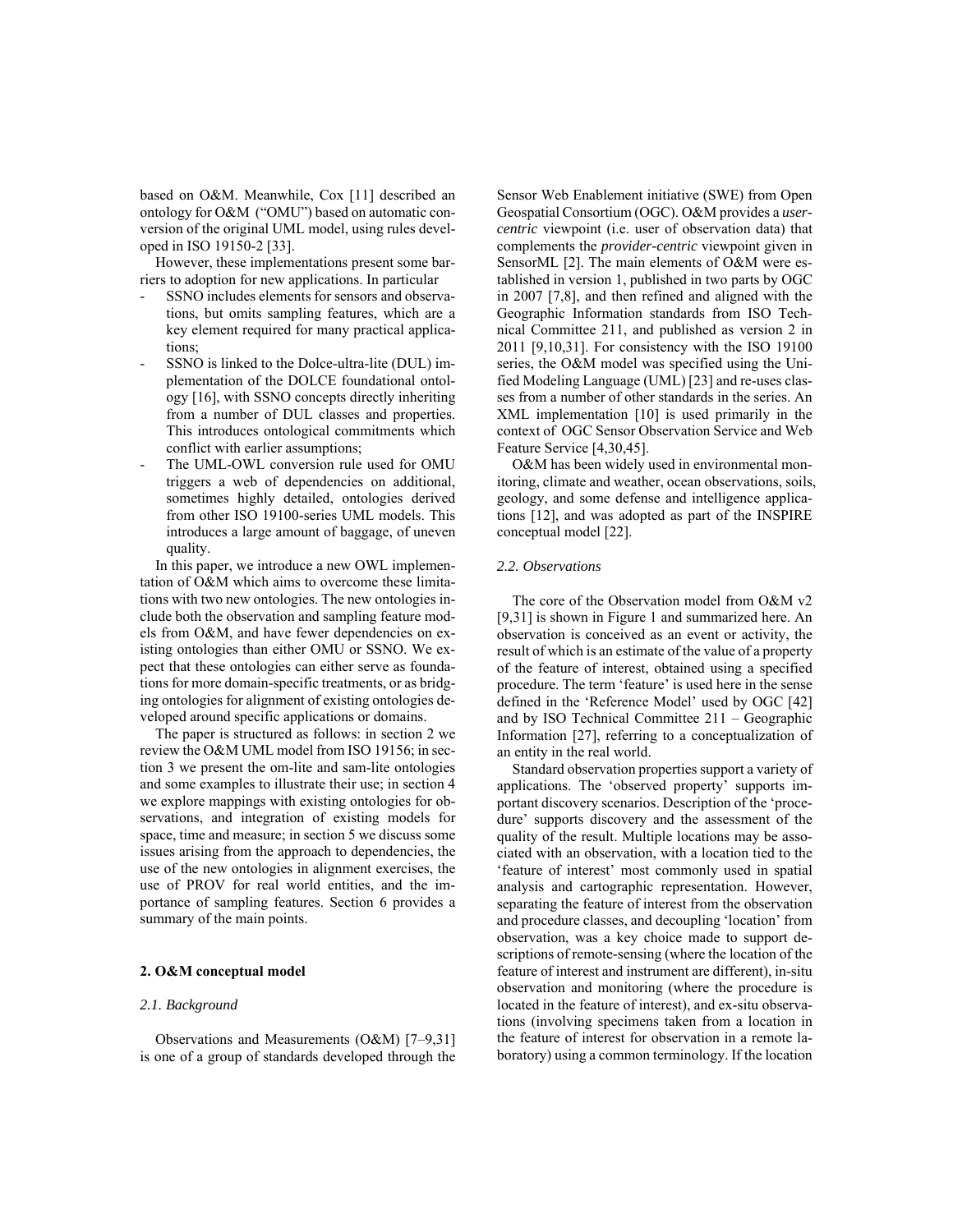of the feature-of-interest is itself time dependent, then this must be reflected in its description, or else the location may itself the result of observation in parallel with the estimation of other properties. However, it is important that the detailed modeling of specific types of potential features-of-interest is beyond the scope of the general observation model, and is delegated to applications. In fact, values of the key properties are all specified as abstract or generic classes, and must be specialized for specific domains and applications. For example, the procedure is often an instrument or sensor, but may be an observer, or an algorithm or processing chain in the case of simulations or forecasts.

The event-based nature of observations gives the temporal properties particular significance. Multiple temporal properties are provided, to support the separate description of (i) the time the result was obtained, (ii) the time the result applies to the feature of interest, called 'phenomenon time' (which is sometimes contemporary, but may be in the past or future), and (iii) the time when the result is recommended for use, called 'valid time' (which is optional, but very useful in forecasting applications). The resultTime property reflects directly the event-ness of observations in this model. The phenomenonTime is also tied to the observation because, in most of the applications that drove the development of the model, feature-identity was more persistent than the values of its properties, whose time variation is often the motivation for observations. Other temporal properties are used in some applications, particularly simulations and numerical models, but the three defined in O&M were judged to be of sufficiently general interest to merit inclusion in the model.

Additional associations could be identified and might have been included in the model. The ones included satisfied requirements of a large number of use-cases examined during its development, primarily from earth and environmental sciences and monitoring, together with some security and intelligence applications.

Specializations of the observation class have been classified by the result-type. For example a Measurement is an observation whose result is a scaled quantity (or 'Measure' [28]), and a TruthObservation is an observation whose result is a Boolean value.

Because it was designed to be compatible with the ISO 19100 series of standards issued through ISO/TC 211, the UML formalization of O&M makes extensive use of types and classes from models from these standards, as noted in the caption of Figure 1.

#### *2.3. Sampling features*

Most observations are actually made on representative samples of the feature of interest, so a model of features used for sampling was developed as separate part of O&M v1 [8] and further refined in O&M v2 [9,10]. A Sampling Feature is a feature constructed to support the observation process, which may or may not have a persistent physical expression but would either not exist or be of little interest in the absence of an intention to make observations. The core model is shown in Figure 2. The only essential property of a generic Sampling Feature is the 'sampled feature' relationship with the feature that it samples.

Some common sampling strategies appear in a number of earth and environmental science disciplines, particularly related to spatial subsets of the feature of interest of an observation. A taxonomy of these was developed based on precedents in climate science [47] with specialized sampling feature types characterized by topological dimension – sampling at a point, sampling along a line or curve, sampling on a surface or section, and sampling in a volume (Figure 3).

Retrieval of a specimen from the feature of interest for ex-situ observation, in a lab or using a procedure that cannot be introduced into the natural environment, is another very common sampling strategy. This is modeled as another specialization, shown in Figure 4.

Finally, it is common for sampling features to occur as part of a complex, with specific relationships between them. For example, specimens retrieved along a borehole, stations along a traverse, or probe-spots on a polished mineral specimen. All of these are sampling features, existing only to support observations. The SamplingFeatureComplex association-class records the semantics of these relationships.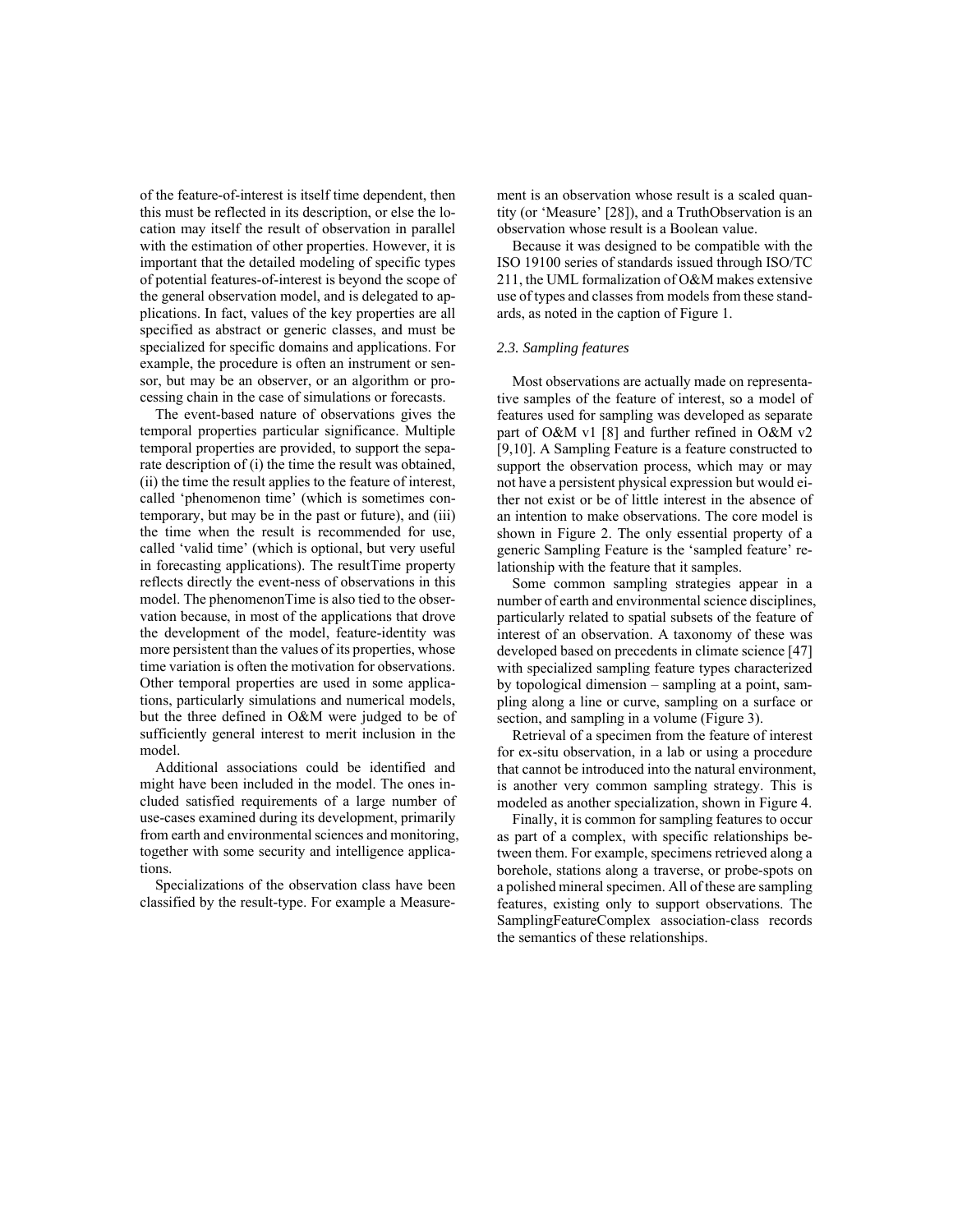

Figure 1 - UML classes and properties in core observation model from O&M in ISO 19156:2011 [31]. This UML is integrated with other models from the ISO 19100 series: classes with the prefix TM\_ are from the Temporal Schema in ISO 19108 [24], with the prefix GF\_ from the General Feature Model in ISO 19109 [29], MD\_Metadata is from the Metadata Schema in ISO 19115 [25], and DQ\_Element is from the model for Data Quality in ISO 19157 [32].



Figure 2 - Classes and properties in core sampling feature model from O&M in ISO 19156:2011 [31]. LI\_Lineage is from the Metadata Schema in ISO 19115 [25].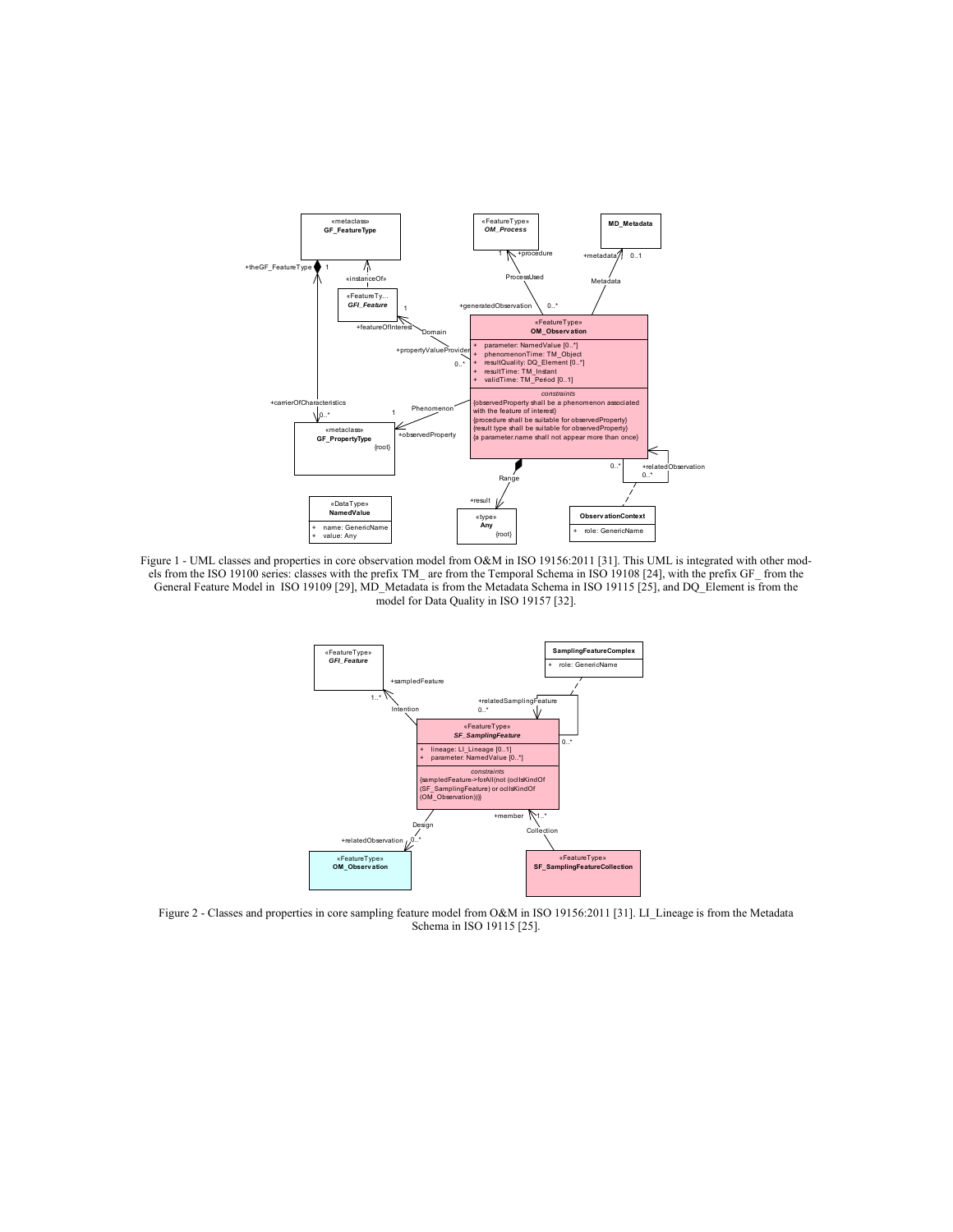

Figure 3 – Spatial sampling feature classes from ISO 19156:2011 [31], characterized by the topological dimension of the shape property described by classes with the prefix GM\_ from the Spatial Schema in ISO 19107 [26]. DQ\_PositionalAccuracy is from the model for Data Quality in ISO 19157 [32].



Figure 4 - Specimen model from ISO 19156:2011 [31]. CI\_ResponsibleParty and EX\_GeographicDescription are from the Metadata Model in ISO 19115 [25].

## **3. OWL implementation**

## *3.1. Observations*

The new ontology for observations, known as "omlite" (namespace prefix "oml:"), covers the key classes from O&M, i.e. OM\_Observation and its subclasses, the supporting concept OM\_Process, and the association class ObservationContext (Figure 5). However, where the UML model imported classes from other ISO 19100-series UML models, in om-lite these are implemented as local stubs: oml:TemporalObject in place of TM\_Object; oml:GeometryObject in place of GM\_Object; oml:Measure in place of Measure (for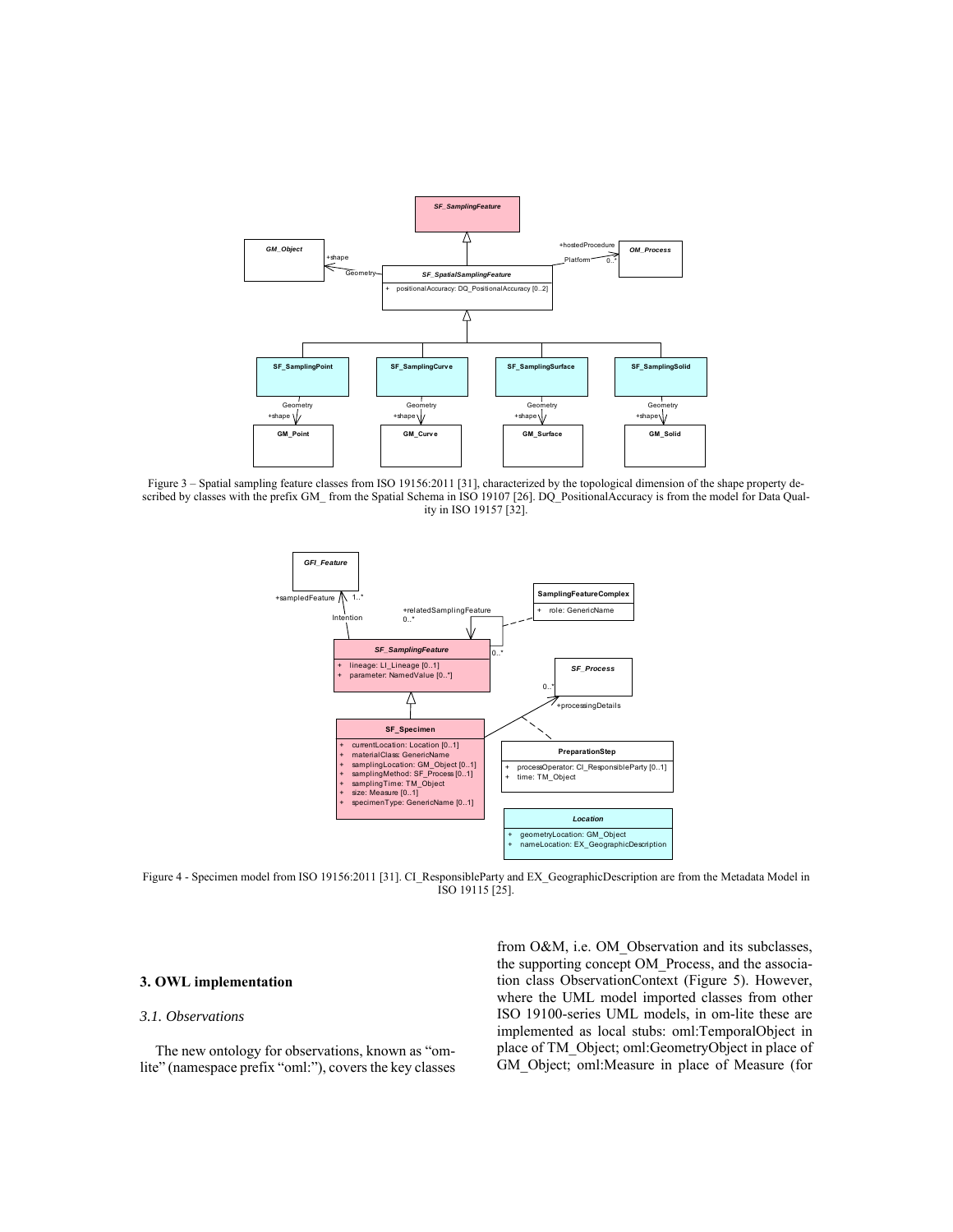scaled values). The stub classes support the definition of classes which have constraints involving these types, but do not commit the user to any specific existing vocabulary for geometric or temporal objects. Furthermore, classes are not implemented explicitly where they provide a subsidiary capability for which well-known RDF vocabularies may be used (e.g. the functionality of MD\_Metadata is provided by Dublin Core [35], DCAT [38], PROV [36], etc). oml:featureOfInterest is an OWL2 Object Property without a defined range, so any individual can be the feature-ofinterest of an observation, essentially matching the use of GFI Feature in O&M, which is the superclass of features of all types. OWL2 data-types are also used when appropriate.

Cardinality restrictions on oml:Observation shown in Figure 5 reflect the expectation that six core properties characterize an observation: featureOfInterest, observedProperty, procedure, phenomenonTime, resultTime and result. (Note that these cardinality constraints strictly confine users to the OWL 2 DL language profile, as the less expressive profiles OWL 2 RL, QL and EL do not permit these restrictions [41].)

The key properties from om-lite are represented as shown in Table 1. The oml:resultTime property captures the time when the result became available. This is usually approximately contemporaneous, and usefully tied to the conventional clock and calendar, so the data-type used is xsd:dateTime. On the other hand, the oml:phenomenonTime property provides the time the result applies to the observed-property in the world. Its range is the more general oml:TemporalObject, since observations may estimate the value of a property at a wider range of times than is supported by the dateTime datatype. (Note that OWL-Time [17] is also not sufficient, for reasons explained in [13].) There is no global restriction on the range of oml:featureOfInterest or oml:observedProperty, since a generic model must accommodate observations of any property characterizing a feature or object from any application domain. Likewise, the range of oml:result is not specified for the generic observation class, since property values may have many types and may be characterized in many different ways. Nevertheless, a subset of the specialized O&M observation classes is implemented using local restrictions on the type of oml:result, including oml:Measurement, oml:TruthObservation, etc.

Om-lite includes one significant change from the O&M conceptual model shown in Figure 3. In the original model, a SamplingFeature could substitute for the feature-of-interest, with the ultimate feature-of-interest available via the sampledFeature property. An informal constraint that the observed-property was commensurate with the type of the feature-of-interest required some slippery logic to satisfy. In the OWL interpretation we clarify the semantics by separating the (optional) sampling-strategy from the (mandatory) feature-of-interest, and the latter is always the 'ultimate' feature-of-interest associated with the observedproperty.

## *3.2. Sampling features*

The ontology for sampling features, known as "sam-lite" (namespace prefix "samfl:") includes all the classes from the O&M Sampling Features model (Figure 6). Table 2 describes the representation in sam-lite of the key properties from O&M sampling features.

A cardinality restriction on samfl:SamplingFeature reflects the expectation that at least one samfl:sampledFeature property will be present, whose value indicates the intention of the sampling feature. No local or global restriction on the range of samfl:sampledFeature is provided, since a generic model must accommodate sampling any feature or object.

Sampling of a feature of interest is frequently achieved using a spatially-defined subset. This is represented by the subclass samfl:SpatialSamplingFeature, which has a functional property samfl:shape, whose range is samfl:GeometryObject. Specific subclasses restrict the type of samfl:shape, corresponding to common practice particularly in earth and environmental sciences, following the taxonomy described in O&M [9,31], which was influenced by Climate Science Modeling Language [47].

samfl:GeometryObject and its specializations are stub classes. A user can select any suitable vocabulary that implements these classes, such as GeoSPARQL [43] or W3C Basic Geo [3]. Furthermore, although samfl:GeometryObject is equivalent to oml:GeometryObject we did not introduce a direct dependency on om-lite in the core sam-lite vocabulary, as there will be applications that only use sampling features.

Specimens are physical samples retrieved from their natural environment and used (typically) in laboratory observations. This is represented by a subclass samfl:Specimen. Required properties are samfl:sampledFeature (from samfl:SamplingFeature) and samfl:samplingTime, whose value indicates when the specimen was retrieved from the sampled feature. Some additional convenience properties are provided (Table 2).

A critical aspect of specimen description is the record of their preparation and lineage. In the O&M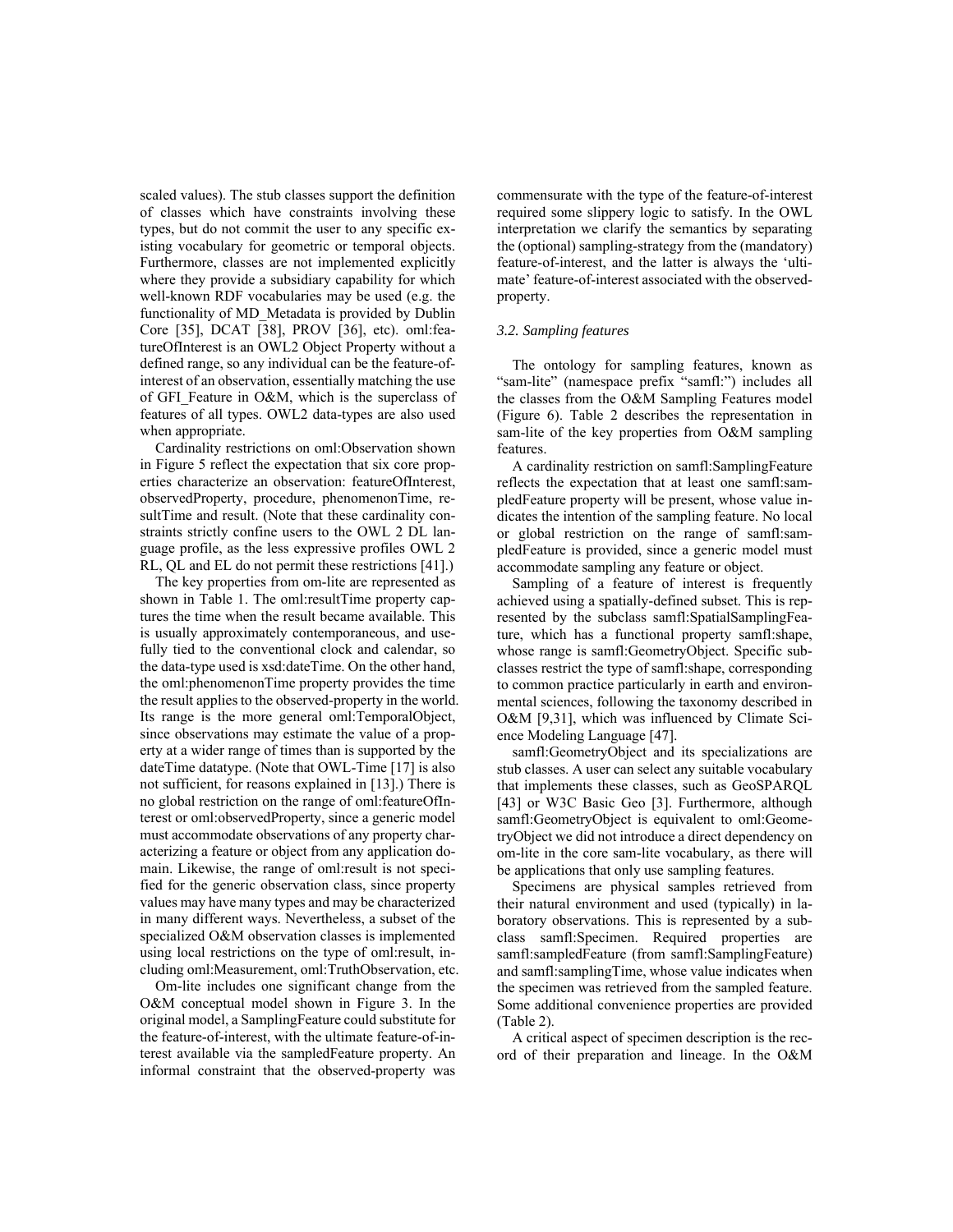model this was implemented using an association class "PreparationStep". However, this approach was not fully satisfactory, particularly as the preparation step is not easily linked to an explicit predecessor specimen. In practice there is a very wide range of specimen preparation and provenance paths, so rather than trying to develop a new generic model we leverage

l

PROV [36], which provides general patterns for description of relationships between activities, parties and related entities. We make samfl:Specimen a subclass of prov:Entity, thus accommodating the requirements of the O&M PreparationStep class as well as enabling relationships with predecessor specimens to be recorded.



Figure 5 - Basic observation class and specializations from om-lite<sup>1</sup>. Compare with the UML model in Figure 1. Red arrow indicates 'disjoint' classes.

<sup>&</sup>lt;sup>1</sup> TopBraid Composer http://www.topquadrant.com/tools/ide-topbraid-composer-maestro-edition/ was used to prepare the UML-style diagrams showing classes and relationships from om-lite and sam-lite.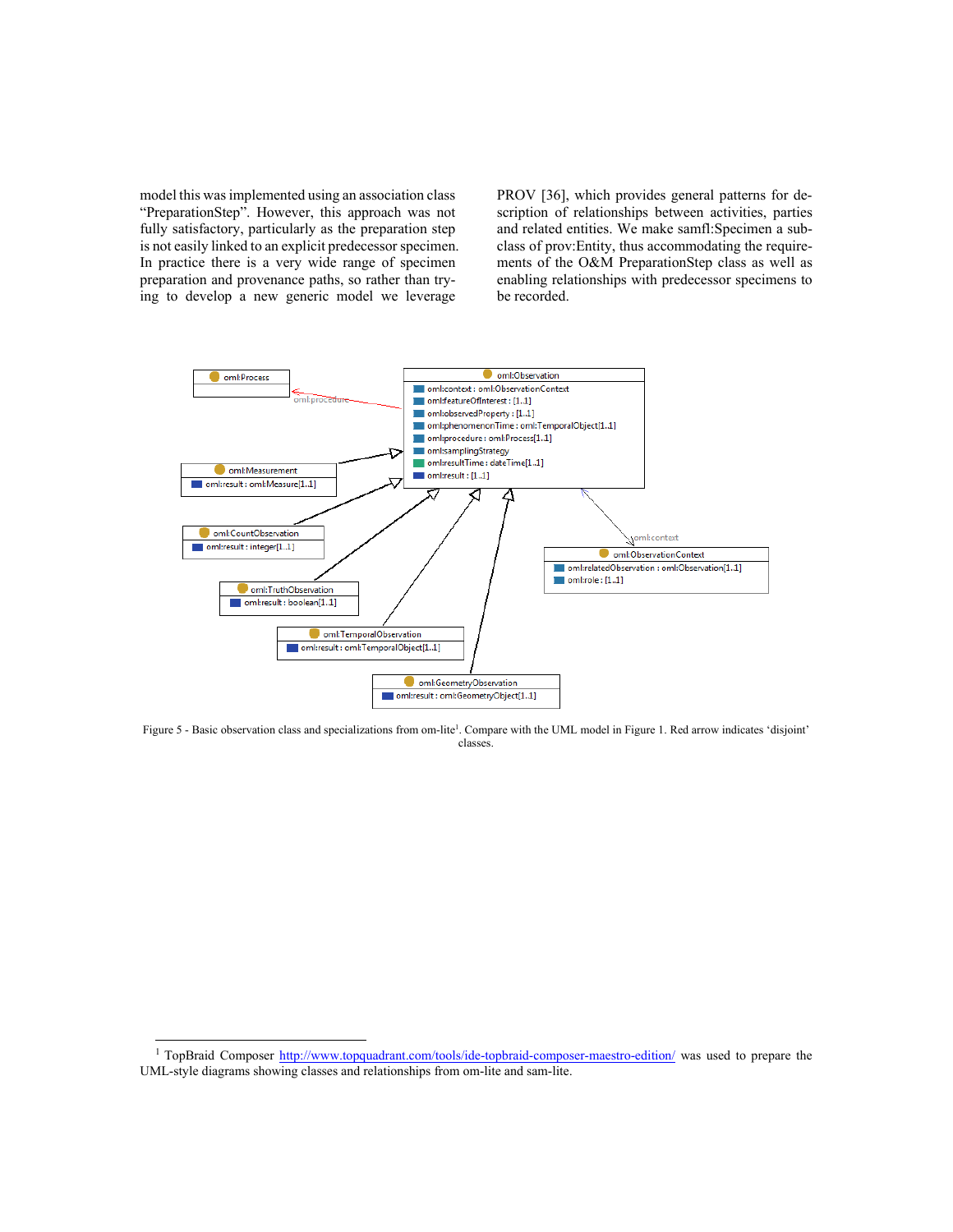Observation properties

| <b>Property</b>                           | Domain                 | Range                                          |
|-------------------------------------------|------------------------|------------------------------------------------|
| oml:featureOfInterest                     | oml:Observation        | (not defined, but usually<br>a domain feature) |
| oml:observedProperty (functionalProperty) | oml:Observation        |                                                |
| oml:result (functional Property)          | oml:Observation        | (constrained for obser-<br>vation sub-classes) |
| oml:procedure                             | oml:Observation        | oml:Process                                    |
| oml:phenomenonTime                        | oml:Observation        | oml:TemporalObject                             |
| oml:resultTime (functionalProperty)       | oml:Observation        | xsd:dateTime                                   |
| oml:context                               | oml:Observation        | oml:ObservationContext                         |
| oml:relatedObservation                    |                        | oml:Observation                                |
| oml:role                                  | oml:ObservationContext |                                                |
| oml:samplingStrategy                      | oml:Observation        | (not defined, but often a<br>SamplingFeature)  |



Figure 6 - Sampling features and subclasses in the sam-lite ontology. Compare with the UML model in Figures 2-4.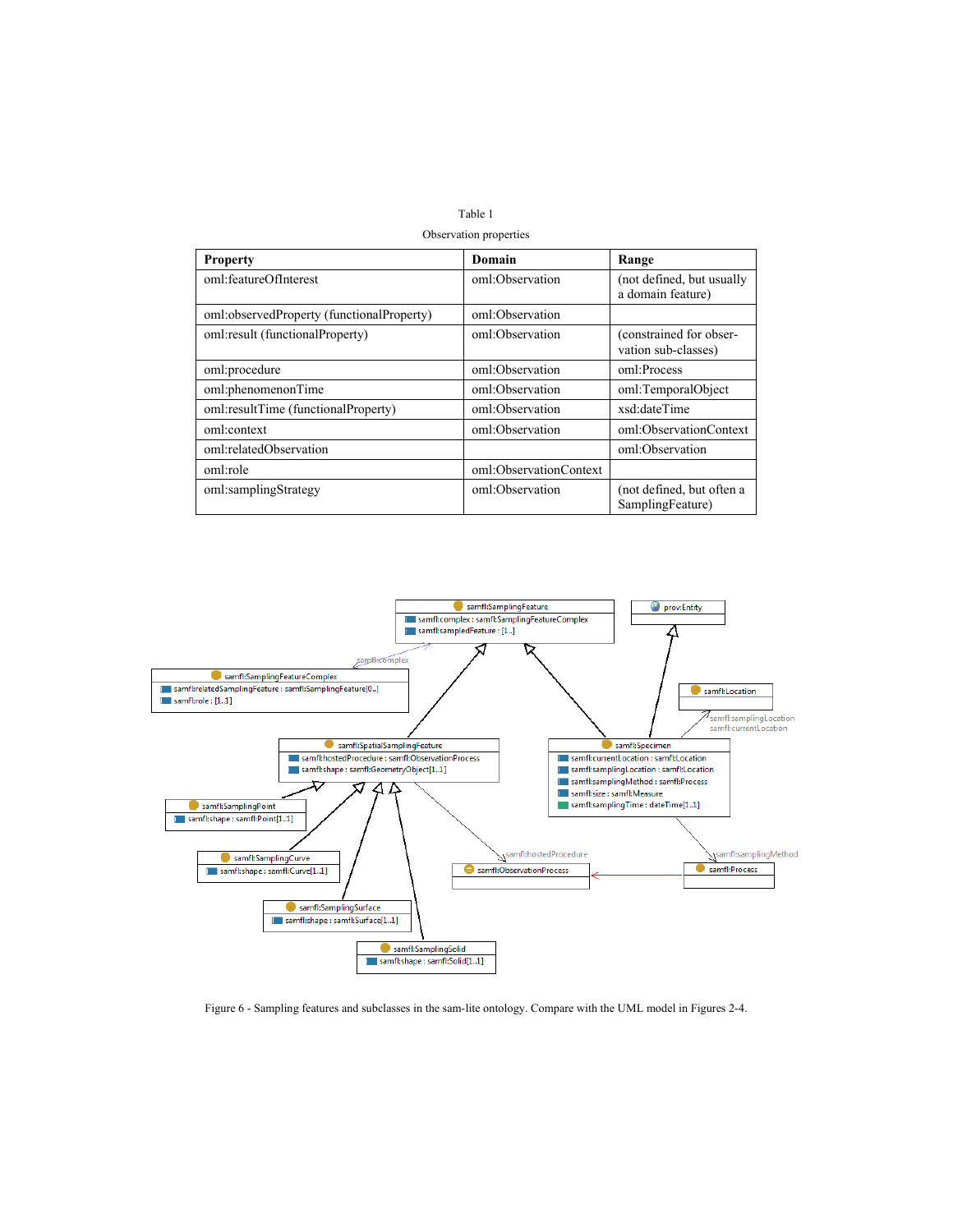| <b>Property</b>                            | Domain                            | Range                                                       |
|--------------------------------------------|-----------------------------------|-------------------------------------------------------------|
| samfl:sampledFeature                       | samfl:SamplingFeature             |                                                             |
| samfl:shape<br>(functionalProperty)        | samfl:SpatialSamplingFeature      | samfl:GeometryObject                                        |
| samfl:hostedProcedure                      | samfl:SpatialSamplingFeature      | samfl:ObservationProcess                                    |
| samfl:complex                              | samfl:SamplingFeature             | samfl:SamplingFeatureComplex                                |
| samfl:relatedSamplingFeature               |                                   | samfl:SamplingFeature                                       |
| samfl:role                                 | samfl:SamplingFeatureCom-<br>plex |                                                             |
| samfl:samplingTime<br>(functionalProperty) | samfl:Specimen                    | xsd:dateTime                                                |
| samfl:samplingMethod                       | samfl:Specimen                    | samfl:Process<br>(disjoint With samfl: Observation Process) |
| samfl:samplingLocation                     | samfl:Specimen                    | samfl:Location                                              |
| samfl:currentLocation                      | samfl:Specimen                    | samfl:Location                                              |
| samfl:size                                 | samfl:Specimen                    | samfl:Measure                                               |

Table 2

Sampling feature properties

## *3.3. Examples*

We present a number of dataset examples serialized in Turtle [1]. For these examples the following additional axioms were introduced to allow concrete representations of time and space from existing W3C vocabularies [3,17] to be used as the value of properties whose range is one of the stub classes:

```
<http://www.w3.org/2003/01/geo/wgs84_pos#Point>
        rdfs:subClassOf oml:GeometryObject ;
        rdfs:subClassOf samfl:Point ;
```

```
<http://www.w3.org/2006/time#TemporalEntity>
        rdfs:subClassOf oml:TemporalObject ;
.
```
# *3.3.1. Observations*

.

 $\overline{a}$ 

Listing 1 shows a measurement of the weight of a piece of fruit. This corresponds to the first example in section 5.1 of OMU  $[11]^2$ . The key difference is that the namespaces from ISO 19103 [28] and ISO 19108 [24] are not required.

Listing 2 shows a remote sensing observation, in which the result is provided as a link to an image dataset. This corresponds to C.2.3 from the XML (GML) implementation of O&M [10]. The OWL-Time vocabulary [17] is used for the value of oml:phenomenon-Time (prefix=w3time:). The use of links to resources available elsewhere is available in GML through xlinks (to the result, in this case) but is a native capability supported by all RDF processors.

## *3.3.2. Sampling features and specimens*

Listing 3 shows the description of a river sampling station including links to two observations made there. This corresponds to C.3.1 from the XML (GML) implementation of O&M [10]. The 'Basic Geo' vocabulary [3] is used for the value of samfl:shape (prefix=w3geo:). The station is a member of a collection of sampling features, captured using the samfl:complex property. We have also shown how this may be expressed using prov:wasMemberOf from the PROV ontology [36].

Listing 4 shows a description of a specimen of rock, corresponding to the example in section 5.2 of [11]. The description includes links to the parent specimen

<sup>2</sup> URIs in the 'example.org' domain or subdomains are illustrative only, and are not dereferenceable. Abbreviated URIs with the 'my:' prefix are local examples only.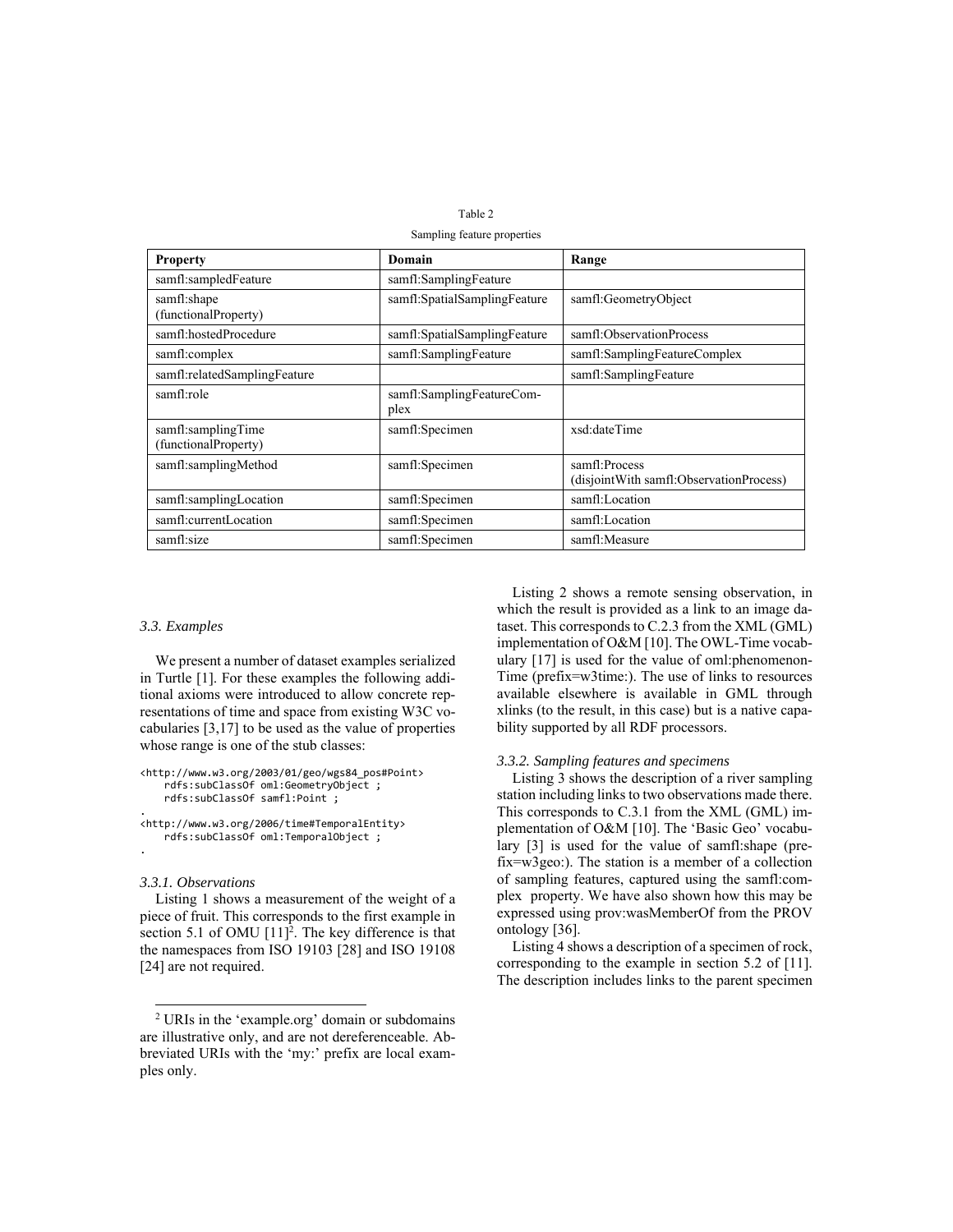from which it was generated. The property prov:wasGeneratedBy links to the activity that generated the current specimen, which in turn links to the previous specimen, to the process operator, and to the processing method. This example illustrates how the standard PROV ontology supports specimen preparation descriptions directly.

An alternative formulation of the relationship to a parent specimen is shown in Listing 5. Here the my:split property is a sub-property of samfl:related-SamplingFeature. Further specialization of the PROV properties could support many more elaborate scenarios.

## **Listing 1** – A simple measurement example

| my:obsTest1 a         | oml:Measurement ;                                                                                |
|-----------------------|--------------------------------------------------------------------------------------------------|
| rdfs:comment          | "Observation test instance: fruit mass"^^xsd:string ;                                            |
| rdfs:label            | "Observation test 1"^^xsd:string;                                                                |
| oml:featureOfInterest | <http: wfs.example.org?request="getFeature&amp;featureid=fruit37f"> ;</http:>                    |
| oml:observedProperty  | <http: 2.0="" phys.owl#mass="" sweet.jpl.nasa.gov="">;</http:>                                   |
| oml:phenomenonTime    | w3time: Instant ;<br>Гa                                                                          |
|                       | w3time:inXSDDateTime "2005-01-11T16:22:25.00"^^xsd:dateTime ] ;                                  |
| oml:procedure         | my:Sscales1 ;                                                                                    |
| oml:result            | oml:SimpleMeasure ;<br>ſа                                                                        |
|                       | rdf:value "0.28"^^oml:Number :                                                                   |
|                       | <http: 0="" def="" kg="" ucum="" uom="" www.opengis.net=""> ] ;<br/><math>om1:</math>uom</http:> |
| oml:resultTime        | "2005-01-11T16:22:25.00"^^xsd:dateTime .                                                         |

**Listing 2** – An observation whose result is provided out-of-band

| my:OPTest1 a          | oml:Observation ;       |                                                                                |                                                                                    |  |
|-----------------------|-------------------------|--------------------------------------------------------------------------------|------------------------------------------------------------------------------------|--|
| rdfs:comment          |                         | "Observation instance with remote result"^^xsd:string;                         |                                                                                    |  |
| rdfs:label            |                         | "Observation Pointer 1"^^xsd:string;                                           |                                                                                    |  |
| oml:featureOfInterest |                         |                                                                                | <http: my.example.org="" wfs%26request="getFeature%26;featureid=789002"> ;</http:> |  |
| oml:observedProperty  |                         | <http: 0.1.1="" collection="" current="" i01="" vocab.nerc.ac.uk=""></http:> ; |                                                                                    |  |
| oml:phenomenonTime    | Гa                      | w3time: ProperInterval ;                                                       |                                                                                    |  |
|                       | w3time:hasBeginning [ a |                                                                                | w3time:Instant ;                                                                   |  |
|                       |                         |                                                                                | w3time:inXSDDateTime "2005-01-11T17:22:25.00"^^xsd:dateTime ] ;                    |  |
|                       | w3time:hasEnd           | - a                                                                            | w3time: Instant ;                                                                  |  |
|                       |                         |                                                                                | w3time:inXSDDateTime "2005-01-11T18:22:25.00"^^xsd:dateTime ]];                    |  |
| oml:result            |                         | <http: my.example.org="" results%3f798002%26property="RH"> ;</http:>           |                                                                                    |  |
| oml:resultTime        |                         | "2005-01-11T18:22:25.00"^^xsd:dateTime .                                       |                                                                                    |  |
|                       |                         |                                                                                |                                                                                    |  |

**Listing 3** – A sampling station with links to some related observations

| <http: catchments="" my.hydrology.example.org="" potamos#st2=""></http:> |                                                                               |
|--------------------------------------------------------------------------|-------------------------------------------------------------------------------|
| a                                                                        | samfl:SamplingPoint ;                                                         |
| rdfs:comment                                                             | "Hydrology sampling station"^^xsd:string;                                     |
| oml:relatedObservation                                                   | <http: 2007="" chemistry="" my.hydrology.example.org="" rtg78n="">,</http:>   |
|                                                                          | <http: 2007="" chemistry="" my.hydrology.example.org="" rtg108q=""> ;</http:> |
| samfl:complex                                                            | [ a samfl:SamplingFeatureComplex ;                                            |
|                                                                          | samfl:relatedSamplingFeature                                                  |
|                                                                          | <http: my.example.org="" wfs?request="getFeature;featureid=coll32"> ;</http:> |
|                                                                          | samfl:role http://www.example.org/complex/member ] ;                          |
| samfl:sampledFeature                                                     | <http: catchments="" my.hydrology.example.org="" potamos=""> ;</http:>        |
| samfl:shape                                                              | w3geo:Point :<br>l a                                                          |
|                                                                          | w3geo:alt "350.0"^^xsd:string;                                                |
|                                                                          | w3geo:lat "-37.34"^^xsd:string;                                               |
|                                                                          | $w3geo:long$ "146.2"^^xsd:string $]$ ;                                        |
| prov:wasMemberOf                                                         | <http: my.example.org="" wfs?request="getFeature;featureid=coll32">.</http:>  |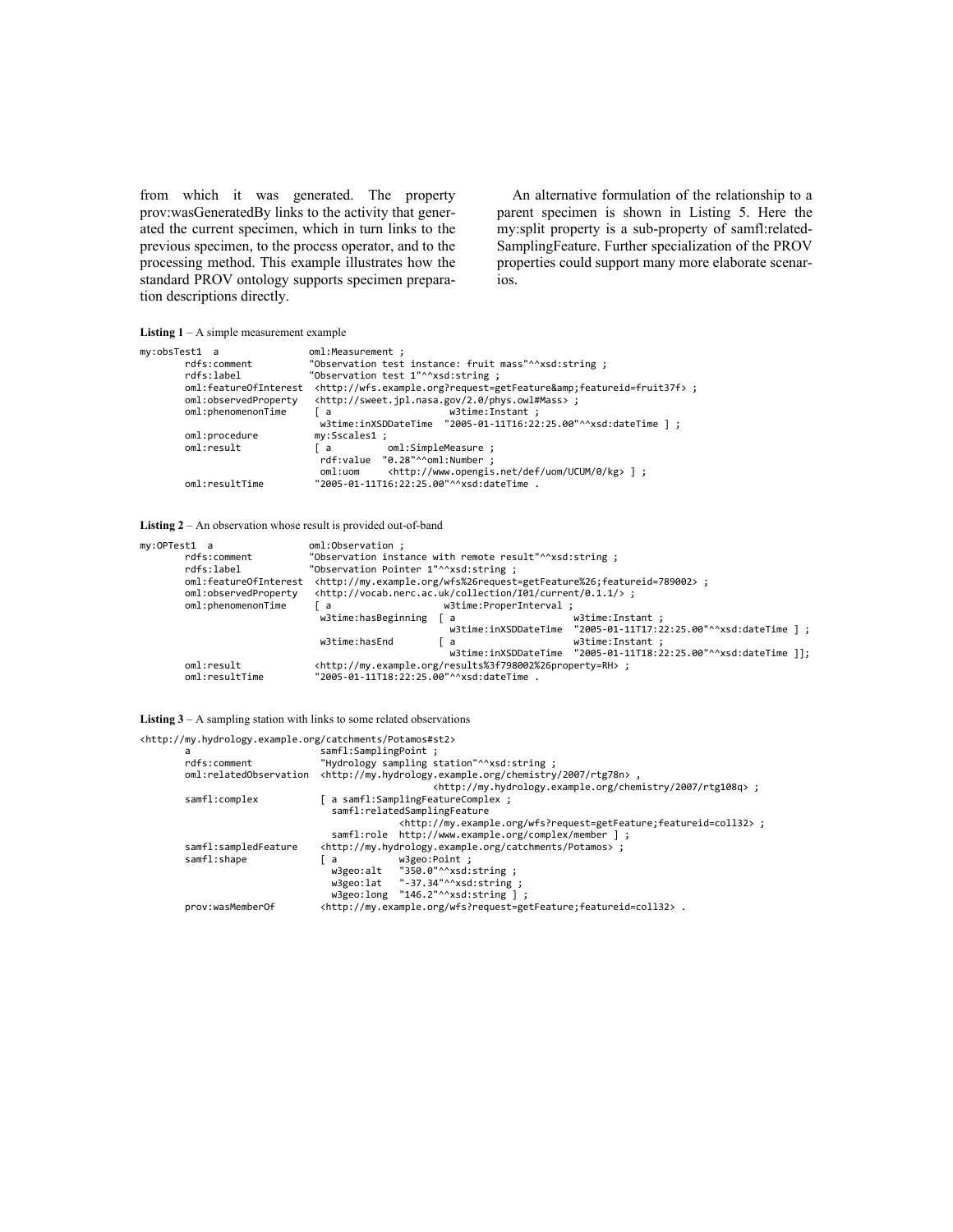**Listing 4** – A specimen with provenance and preparation information

| <http: 10273="" handle.net="" igsn.sioabc123=""> a samfl:Specimen, my:splitCore,</http:> |                                                           |                                                                                         |
|------------------------------------------------------------------------------------------|-----------------------------------------------------------|-----------------------------------------------------------------------------------------|
|                                                                                          |                                                           | <http: 2.0="" def="" material="" ogc-om="" rock="" www.opengis.net=""> ;</http:>        |
| rdfs:label                                                                               | "SIO specimen abc123"^^xsd:string ;                       |                                                                                         |
| samfl:sampledFeature                                                                     | my:midAtlanticRidge ;                                     |                                                                                         |
| samfl:samplingMethod                                                                     |                                                           | <http: ghostbuster="" ldeo.columbia.edu="" sampling=""> ;</http:>                       |
| samfl:samplingTime                                                                       |                                                           | "2013-06-12T09:25:00.00+11:00"^^xsd:dateTime ;                                          |
| samfl:samplingLocation                                                                   | ſа<br>w3geo:Point ;                                       |                                                                                         |
|                                                                                          | $w3geo: alt -1272.0;$                                     |                                                                                         |
|                                                                                          | w3geo:lat 24.97;                                          |                                                                                         |
|                                                                                          | $w3geo: long -45.87$ ];                                   |                                                                                         |
| samfl:currentLocation                                                                    |                                                           | <http: box67="" example.org="" shelf9="" various="" warehouse3=""> ;</http:>            |
| samfl:size                                                                               | oml:SimpleMeasure ;<br>ſа                                 |                                                                                         |
|                                                                                          | rdf:value "0.46"^^oml:Number ;                            |                                                                                         |
|                                                                                          |                                                           | oml:uom <http: qudt.org="" unit#kilogram="" vocab=""> ];</http:>                        |
| samfl:complex                                                                            | a                                                         | samfl:SamplingFeatureComplex ;                                                          |
|                                                                                          |                                                           | samfl:relatedSamplingFeature <http: 10273="" handle.net="" igsn.sioxyz789=""> ;</http:> |
|                                                                                          | samfl:role                                                | $my:split$ ] ;                                                                          |
| prov:wasDerivedFrom                                                                      | <http: 10273="" handle.net="" igsn.sioxyz456="">;</http:> |                                                                                         |
| prov:wasGeneratedBy                                                                      | ſa                                                        | prov:Activity ;                                                                         |
|                                                                                          | prov:endedAtTime                                          | "2013-08-02T08:15:00.00+11:00"^^xsd:dateTime ;                                          |
|                                                                                          | prov:used                                                 | <http: 10273="" handle.net="" igsn.sioxyz456=""> ;</http:>                              |
|                                                                                          | prov:wasAssociatedWith                                    | my:JohnDoe ;                                                                            |
|                                                                                          | prov:wasInformedBy                                        | <http: example.org="" jkl987="" sf-process="" various=""> ].</http:>                    |
|                                                                                          |                                                           |                                                                                         |

**Listing 5** – Alternative formulation of sampling feature complex, based on property-derivation (compare with Listing 4).

```
<http://handle.net/10273/IGSN.SIOabc123>
                a                       samfl:Specimen;
        my:split               <http://handle.net/10273/IGSN.SIOxyz789> .
                            owl:ObjectProperty ;
                rdfs:subPropertyOf  samfl:relatedSamplingFeature .
```
#### **4. Alignments and mappings**

#### *4.1. Time and space*

Stub classes are used in om-lite and sam-lite to represent time and space concepts. When the ontology is used for data, additional axioms must be introduced or will be inferred, that link the stub classes to a concrete representation of time and space, as shown in 3.3. This is typically done by asserting that the type used is a sub-class of the stub class. The stub classes are therefore understood to be superclasses of all possible representations of these concepts.

Figure 7 shows possible sub-class relationships linking from W3C Basic Geo [3], GeoSPARQL [43] and the OWL-Time temporal ontology [17], to some of the stub classes from om-lite and sam-lite. Since the stub classes have no properties or constraints (or further superclasses) the subclassing axioms shown in Figure 7 are "conservative", and thus non-harmful in the sense described by Hogan et al. [19,20]. Nevertheless, such axioms should be introduced cautiously, usually only locally, in the context of data instances, as adding superclasses to legacy classes, also known as 'ontology hijacking', risks both performance and reasoning behaviour [19,20].

#### *4.2. Quantity*

The types oml:Measure and samfl:Measure that appear in Figures 5 and 6, Listing 1 and Table 2 are stubs for a generic scaled quantity. A simple representation is provided as oml:SimpleMeasure, having properties for the amount and unit-of-measure. Various other representations of this concept are available, such as qudt:QuantityValue [18], DUL:Region [16], which could be related to the stub classes by sub-class or equivalent-class relationships similar to those shown above for space and time.

#### *4.3. Domain ontologies*

Ontologies for observation applications may use one of two approaches to align with om-lite and samlite.

1. A new ontology may be explicitly based on omlite and sam-lite. Classes and properties from omlite and sam-lite can be used as-is, or else new classes may be specialized from classes in the omlite and sam-lite ontologies, adopting the axioms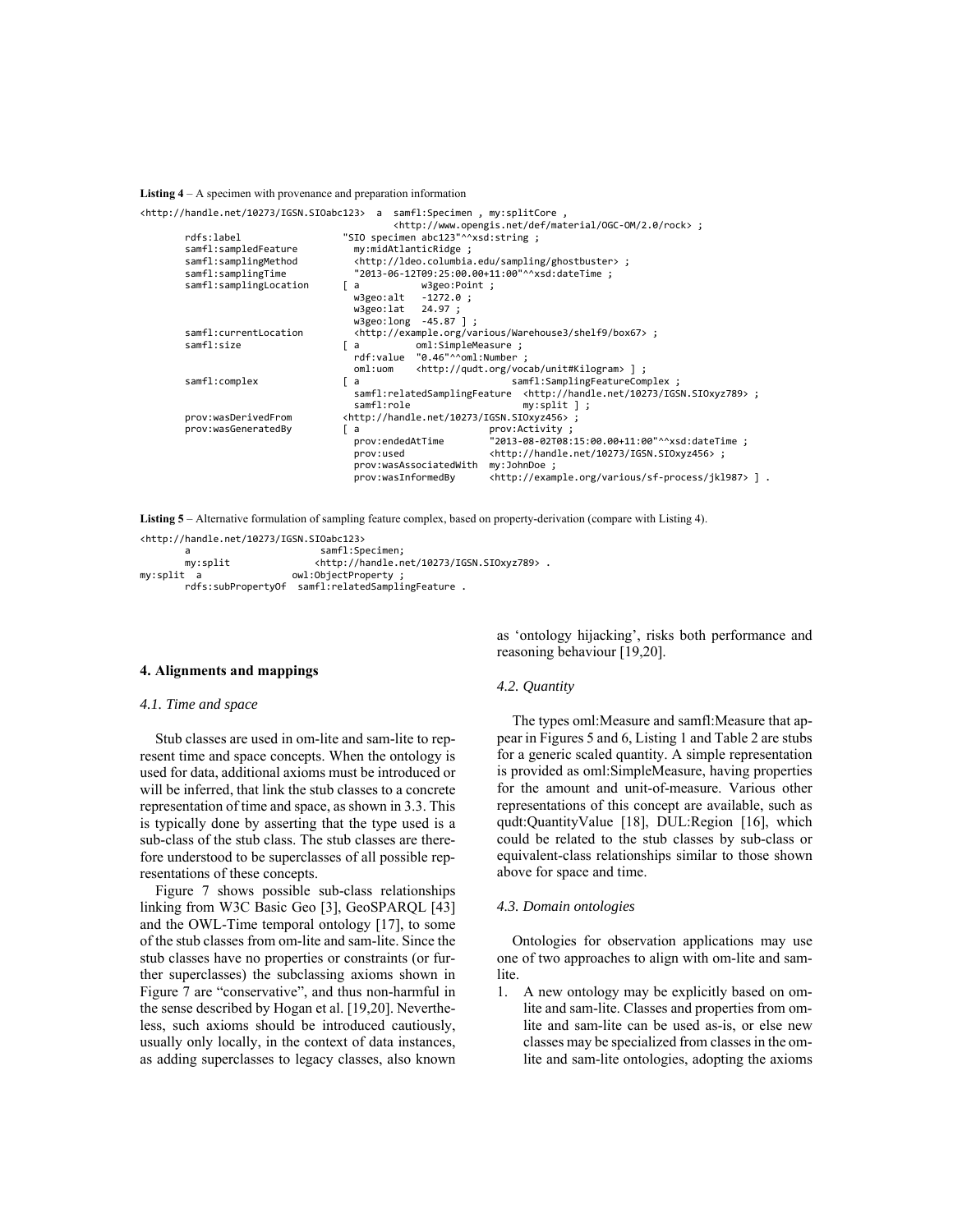and inheriting the existing constraints, and with new relationships and constraints.

2. An existing ontology can be mapped to om-lite and sam-lite by asserting class-class and propertyproperty relationships.

Listing 6 shows relationships to align the OBOE ontology [39] with om-lite. In OBOE the term 'Observation' refers to a collection of individual 'Measurements' concerning different properties of the same feature of interest, so oboe:Measurement is the atomic concept corresponding with oml:Observation.

Listing 7 shows relationships to align ODM2 [21] with om-lite and sam-lite (the ODM2 resource names are inferred from the ODM2 UML model).

## *4.4. PROV*

PROV [36] is the only existing vocabulary used directly in the new ontologies, apart from the basic RDF, RDFS and OWL infrastructure.

The core O&M model concerns the production of data through observation events involving sensors, instruments and other observation processes. Samples are created and transformed by the application of other kinds of processes at specified times and places. Both of these appear to match well to the core PROV model, which is concerned with the production and transformation of Entities through time-bounded Activities, under the influence or control of Agents.

As described above, the motivation for the introduction of PROV in sam-lite was to support flexible description of specimen preparation chains, the details of which vary widely in different disciplines and communities. Hence, the primary axiom linking sam-lite to PROV is

#### samfl:Specimen rdfs:subClassOf prov:Entity .

As well as replacing the PreparationStep property in the context of specimens, PROV relationships could also be used in place of some applications of the samplingFeatureComplex property from the Sampling Features model (see Listings 3 and 4). The statement involving prov:wasMemberOf in Listing 3 entails that samfl:SamplingPoint is either equivalent to or subclassed from prov:Entity. So a more general subclassing axiom might be introduced:

#### samfl:SamplingFeature rdfs:subClassOf prov:Entity .

The diversity of potential relationships between sampling features within a complex was managed in the original O&M model through a "role" property on the SamplingFeatureComplex class, which is implemented directly in sam-lite (Table 2). The same functionality can mostly be achieved by sub-properties of PROV properties whose domain and range allow for prov:Entity, in particular prov:wasInfluencedBy and prov:wasDerivedFrom. However, some common relationships between sampling features in a complex are not described using PROV semantics. The geometric relationships that connect stations to a transect, pixels to an image, or specimens to a borehole, etc, are "sibling" relationships, rather than the derivation relationships that are the focus of PROV traces. To retain the general functionality the properties samfl:complex and samfl:relatedSamplingFeature are included in sam-lite.

In O&M, an Observation is an event or activity. during which an observation process (sensor, instrument, algorithm) is responsible for generating a result. There is a straightforward alignment with PROV, as follows:

| oml:Observation | rdfs:subClassOf                           | prov: Activity. |  |
|-----------------|-------------------------------------------|-----------------|--|
| oml:result      | rdfs:subPropertyOf prov:generated.        |                 |  |
| oml:result      | rdfs:range                                | prov:Entity.    |  |
| oml:resultTime  | rdfs:subPropertyOf prov:endedAtTime.      |                 |  |
| oml:Process     | rdfs:subClassOf                           | prov:Agent .    |  |
| oml:Process     | rdfs:subClassOf                           | prov:Entity.    |  |
| oml:procedure   |                                           |                 |  |
|                 | rdfs:subPropertvOf prov:wasAssociatedWith |                 |  |

rdfs:subPropertyOf prov:wasAssociatedWith .

In the context of an Observation, an oml:Process (sensor, instrument, observer, algorithm) is classified as primarily an Agent, since it is an actor in the observation activity. An instrument or sensor might also be classified as an Entity for asset management purposes, and 'Algorithm' appears to also match prov:Plan which is a subclass of prov:Entity. Note that there is no inconsistency in this multiple sub-classification, since prov:Agent and prov:Entity are not disjoint classes.

Sampling processes are also agents, but the processes involved in observations and sampling are distinct, since they generate different outcomes (samples and observation-results, respectively), so:

|             | samfl:Process rdfs:subClassOf  | prov:Agent.   |
|-------------|--------------------------------|---------------|
|             | samfl:Process owl:disjointWith | oml:Process . |
| oml:Process |                                |               |

owl:equivalentClass samfl:ObservationProcess .

## *4.5. SSN Ontology*

A potential inconsistency between the Observation classes in the SSN ontology [5] and O&M was noted by Cox [11]. The concern is highlighted by the choice of alignment of SSNO with DOLCE: ssn:Observation is conceived as a sub-class of dul:SocialObject, which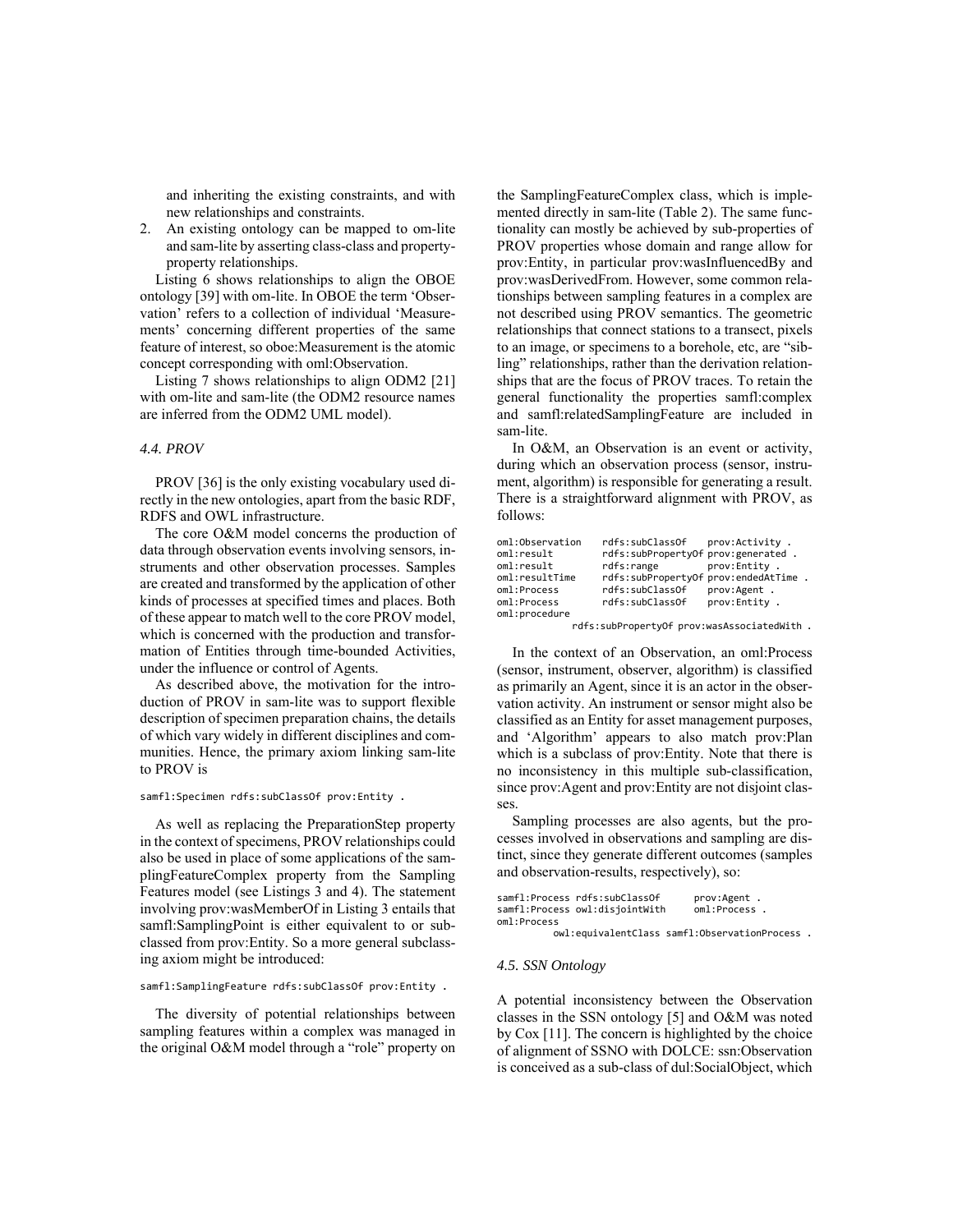is disjoint with dul:Event, while in O&M Observations are intrinsically events, ending at the "resulttime".

A recent paper on SSNO-PROV alignment by Compton et al. [6] helps clarify this. The core of Compton et al.'s SSNO-PROV alignment is as follows:

| :ActivityOfSensing rdfs:subClassOf |                 | prov: Activity .                       |
|------------------------------------|-----------------|----------------------------------------|
| ssn:Observation                    | rdfs:subClassOf | prov:Entity.                           |
| ssn:SensorOutput                   | rdfs:subClassIf | prov:Entity.                           |
| ssn:Sensor                         | rdfs:subClassOf |                                        |
|                                    |                 | owl:unionOf ( prov:Agent prov:Entity ) |
|                                    |                 | ۰                                      |

The SSNO Observation class is interpreted as a subclass of prov:Entity, and a new class 'ActivityOfSensing' is introduced to correspond to the event or activity that generates the result or output.

In Figure 8 we combine the om-lite-PROV alignment described above (section 4.4) with the one from Compton et al. [6]. Notwithstanding the shared name, ssn:Observation and om:Observation do not play the same role. The new class ActivityOfSensing matches om:Observation, while ssn:Observation describes the *output* or *record of* an observation event. Listing 8 presents a SSNO-om-lite alignment derived from these considerations.

SSNO does not address sampling, so there is no overlap with sam-lite.



Figure 7 – Alignment of existing ontologies with some of the stub classes for space and time from sam-lite and om-lite. The geosparql: and sf: classes from GeoSPARQL [43] are mapped to samfl: geometry objects through sub-classing. W3geo:Point from the Basic Geo Vocabulary developed by the W3C Semantic Web Interest group [3] is another sub-class of saml:Point. W3time: classes from OWL-Time [17] are mapped as sub-classes of oml:TemporalObject.

Listing  $6$  – Alignment of classes and properties from OBOE [39] with om-lite

| oboe-core:Measurement      | owl:equivalentClass    | oml:Observation .       |
|----------------------------|------------------------|-------------------------|
| oboe-core:Protocol         | rdfs:subClassOf        | oml:Process.            |
| oboe-core:hasContext       | owl:equivalentProperty | oml:observationContext. |
| oboe-core:hasValue         | owl:equivalentProperty | oml:result.             |
| oboe-core:ofCharacteristic | owl:equivalentProperty | oml:observedProperty.   |
| oboe-core: of Entity       | owl:equivalentProperty | oml:featureOfInterest . |
| oboe-core:usesMethod       | owl:equivalentProperty | oml:procedure .         |
| oboe-core:usesProtocol     | rdfs:subPropertyOf     | oml:procedure .         |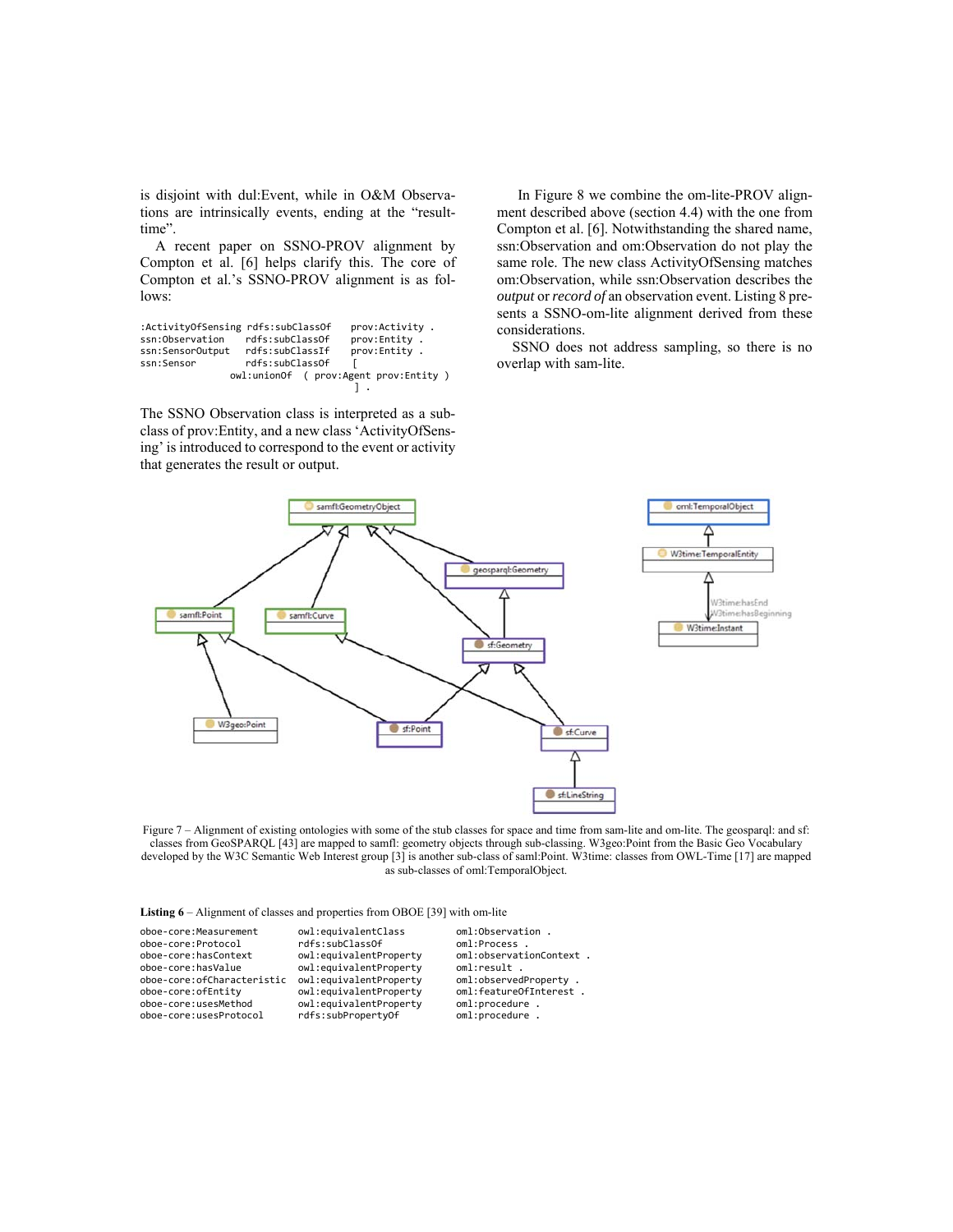



Figure 8 – Alignment of SSNO and O&M with the core PROV classes. Note that ssn:Observation and oml:Observation are subclasses of two disjoint PROV classes (the disjoint relationship is indicated by a red arrow).

**Listing 8** –Alignment of classes and properties from SSNO [5] augmented by Compton et al. [6], with om-lite.

```
:ActivityOfSensing      owl:equivalentClass      oml:Observation .
ssn:featureOfInterest owl:equivalentProperty oml:feature<br>ssn:observationResult owl:equivalentProperty oml:result .
                                        owl:equivalentProperty
ssn:observationResultTime owl:equivalentProperty oml:resultTime.<br>ssn:observedProperty owl:equivalentProperty oml:observedProperty.
                                        owl:equivalentProperty
ssn:Sensing          rdfs:subClassOf      oml:Process .
ssn:Sensor           rdfs:subClassOf      oml:Process .
                                        \texttt{rdfs:} \texttt{subPropertyOf} \qquad \qquad \texttt{oml:procedure} \ \texttt{.} \\ \texttt{rdfs:} \texttt{subPropertyOf} \qquad \qquad \texttt{oml:procedure} \ \texttt{.}ssn:sensingMethodUsed
```
## **5. Discussion**

#### *5.1. Dependencies*

The primary motivation for this study was to develop an OWL ontology for O&M that does not introduce premature dependencies, either to a large infrastructure that was not strictly formalized as an ontology (the ISO model) or to a particular foundational ontology. Figure 9 shows the Observation class and its dependencies in the published versions of SSNO and OMU along with om-lite. The dependencies shown are those rendered by default by a popular IDE (Top-Braid Composer<sup>3</sup>) and provide a sense of what a new user of the ontologies is confronted with on loading each one. SSNO and OMU both make a significant commitment to an existing framework (DOLCE, and multiple namespaces representing components of the ISO 19100 series, respectively). om-lite is more lightweight, with only local dependencies.

There are benefits in aligning a model with an upper- or foundational-ontology. It helps to ensure clarity in modeling, and to trap or avoid errors that have unintended reasoning implications. Nevertheless, the various candidate upper-ontologies, such as GFO, BFO, DOLCE (we may also consider the ISO 19100

 $\overline{3}$ 3 TopBraid Composer http://www.topquadrant.com/tools/ide-topbraid-composer-maestro-edition/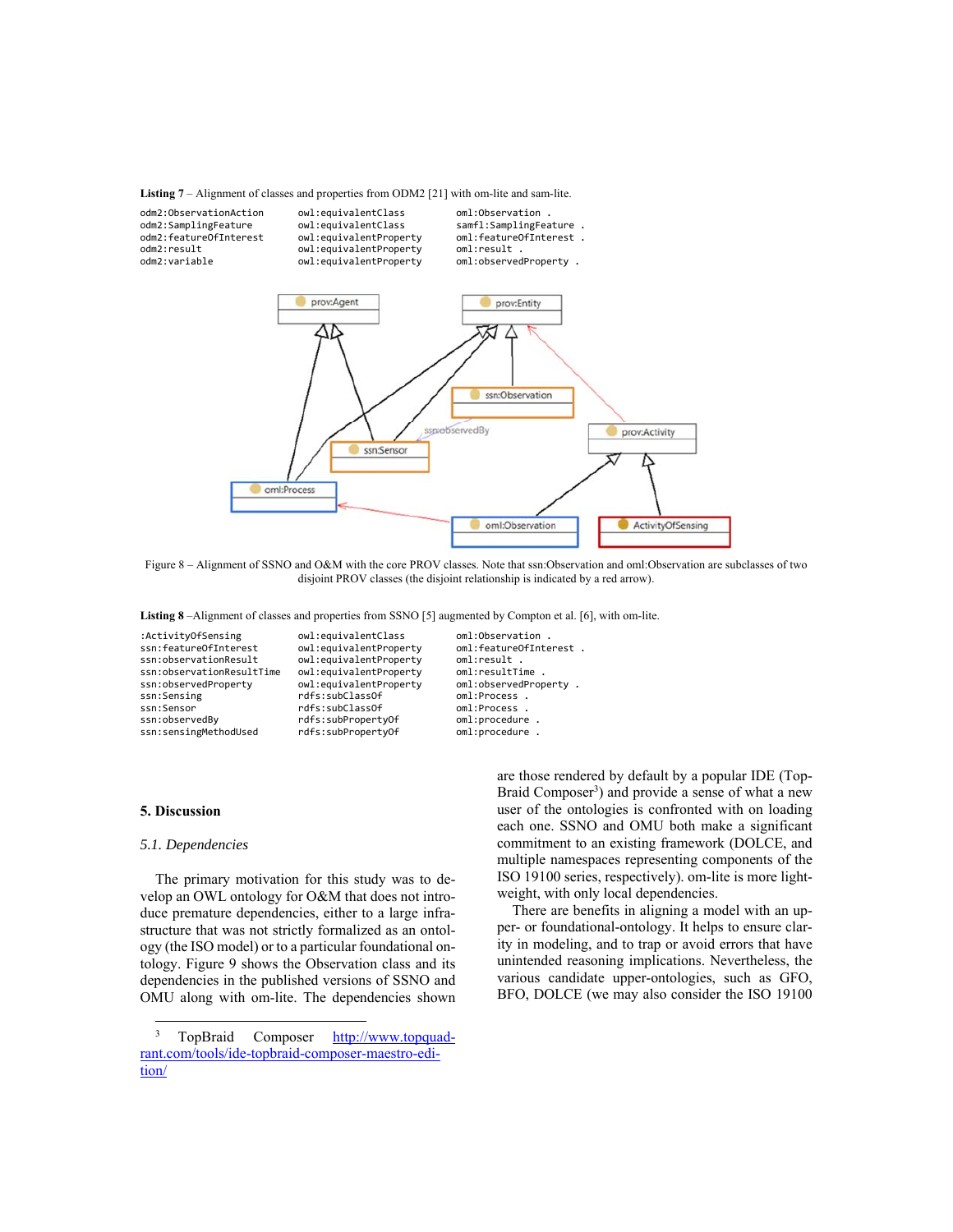series models, and PROV in this role) each have their particular biases [40]. These may lead to tension with the viewpoint of the application.

For example, through the alignment with DOLCE, ssn:Observation is disjoint from dul:Event (Figure 9). This arises as a consequence of classifying observations as social objects (an understandable view), combined with DOLCE's view that objects are disjoint from events. However, this is inconsistent with the conceptualization of observations in O&M, which are clearly event-like. Thus, the choice to align with specific classes from a foundational ontology can have side-effects. It is not clear if the side effects are harmful (Cox [11] found no information mismatch between SSNO and OMU, for example), but they can be disorienting. As noted above, Compton et al. [6] found it necessary to introduce additional classes to SSNO to complete the viewpoints.

The tensions might be avoided by omitting *a priori* dependencies on external ontologies, and instead capturing the alignments in separate graphs, which can then be used selectively for specific reasoning exercises.

# *5.2. Application alignment*

The existing observation ontologies and models OBOE, ODM2 and SSNO are mapped to om-lite in Listings 6-8. Combining these also allows us to infer direct mappings. For example:

```
oboe‐core:Measurement owl:equivalentClass
                                oml:Observation .<br>owl:equivalentClass
:ActivityOfSensing
                                                                       oml:Observation .
entails 
:ActivityOfSensing    owl:equivalentClass  
                                                                       oboe‐core:Measurement .
```
and

```
oboe‐core:ofCharacteristic  owl:equivalentProperty
        oml:observedProperty .
odm2:variable    owl:equivalentProperty
        oml:observedProperty .
```
entails

#### oboe‐core:ofCharacteristic owl:equivalentProperty odm2:variable .

While these specific inferences could probably have been deduced directly, om-lite serves effectively as a bridging ontology when dealing with this network of applications using different local models or ontologies.

This is demonstrated by the counter-example already mentioned above. Even though O&M was used as the primary reference point in a review of prior work presented in the SSN project report [37], the SSNO still ended up using the term 'Observation' in a way that is inconsistent with how the term was defined in O&M (as described by Compton et al. [6] and shown above in section 4.5). The narrative version of O&M adopted in that review was clearly not fully effective as a lingua franca, whereas a more precise view, such as provided by om-lite, particularly when augmented by the PROV alignment, might have mitigated the problem.

## *5.3. What's in a name?*

The tensions mentioned in the previous sections primarily relate to use of the term 'observation' to name a class in an ontology. While the class name is strictly a minor concern if its semantics match the way it is used in a particular dataset, the use of a common noun to denote a class inevitably conveys (informal) semantics to users. The term 'observation' is already used in different ways - sometimes subtly, sometimes starkly - in different communities, and this does lead to communications breakdown. The development of O&M [7,9] was originally a response to conversations involving people from different application areas, who were talking across each other while using the same words (this was in an OGC Testbed in 2002). For example, some said 'observation' where others said 'value' and still others 'image', and others 'act of observation'. More recently it was discovered that the biodiversity community use 'measurement' for atomic observations, and 'observation' for what we might call an 'observation collection' (with particular homogeneity constraints). O&M, which matched a pattern previously described by Fowler in "Analysis Patterns" [15], resolved the misunderstandings. It was subsequently validated in a variety of other applications, mostly in earth and environmental sciences, including marine and climate [12].

The current work has uncovered that, even in the more rigorous setting of OWL, the name 'observation' is used in different ontologies for classes with significantly different commitments. Assessed using some frameworks they are disjoint. This is notable, and particularly so when the projects that developed the conceptualizations had some common lineage and participants (the SSN project made heavy use of O&M in the analysis phase, and the author of this paper is editor of the O&M standard [7–10] as well as a minor co-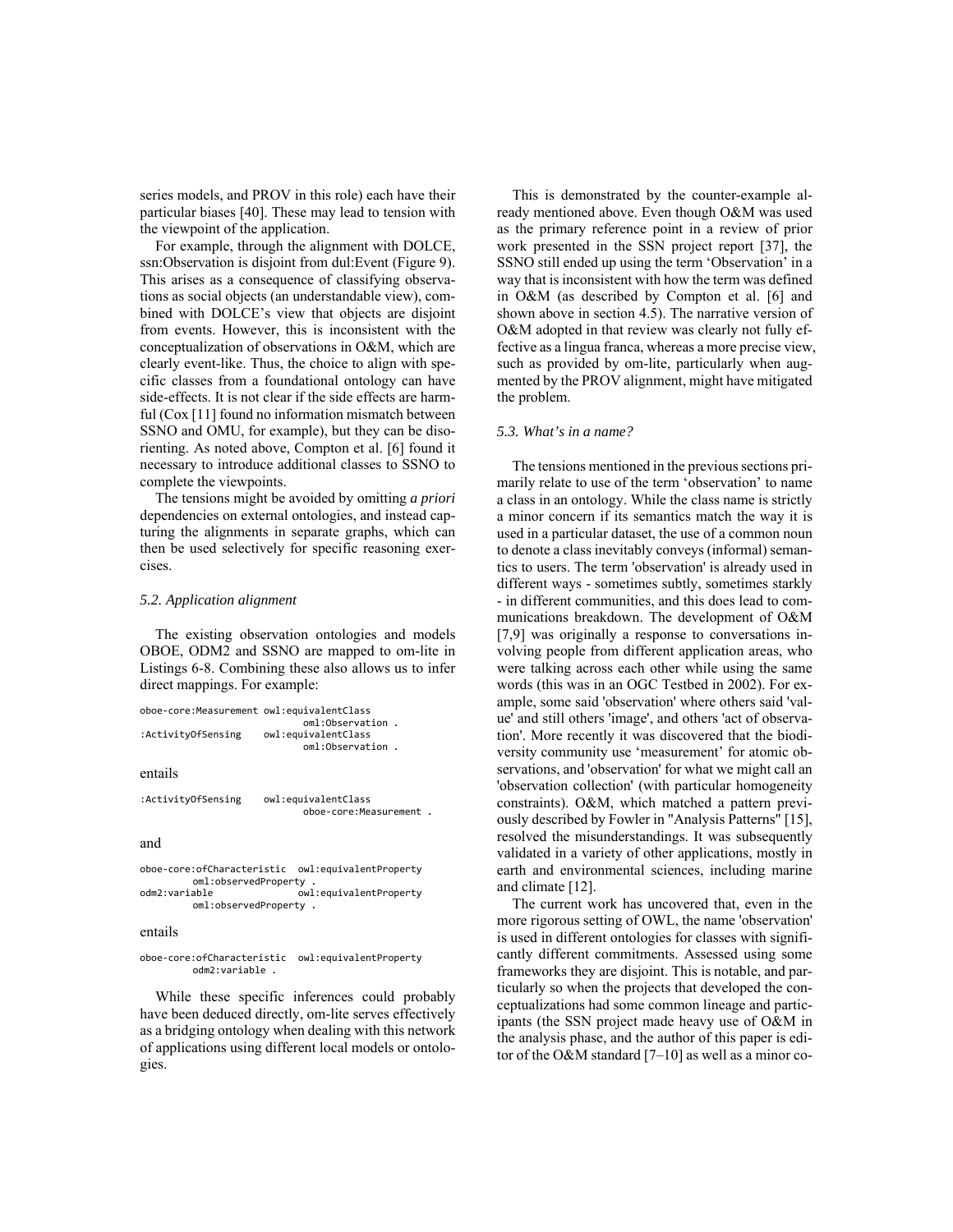author on the SSN reports [5,37]). This paper draws attention to inconsistent use of the term 'observation' even within our community.

## *5.4. PROV - information resources, or real-world things?*

The PROV specification [36] makes it clear that PROV is applicable to things in the real world, as well as to information resources. However, the examples in the W3C specification use prov:Entity almost exclusively for information resources (papers, reports, documents, datasets, graphs). A minor example of a biological specimen (drosophila-a) is mentioned in PROV-O, but has a very short provenance chain.

In the alignments proposed here, prov:Entity is the superclass in particular for samfl:Specimen and samfl:SamplingFeature, which are physical or notional objects in the world, not just documents or data. Adoption of PROV resolved a local problem in the sampling-features model, but also demonstrates the applicability of PROV to real-world things.

It is interesting to recall that the concept of 'provenance' originated in the art and museums world, where the focus is on 'chain of custody' of physical artefacts, in support of assessment of authenticity. PROV, on the other hand, focuses on the creation and transformation of entities, as the result of activities under the influence of agents. Custodianship in the conventional mode is less relevant to digital artefacts, which can be reproduced exactly at minimal cost. However, the two considerations come together particularly for specimens, where both transformation (sample preparation) and chain of custody are significant concerns. For example, specimens in forensic investigations, drug tests, or where there are financial market implications, such as assay values in mineral exploration, need careful provenance traces covering both transformation and custody considerations. The application and development of the PROV framework for physical and other

real-world entities will be an interesting area of application.

# *5.5. Sampling features*

Finally, it is notable that the other observation models and ontologies largely neglect the role of sampling features in the observation process, or subsume them as part of the description of the observation process or sensor model. This is a significant gap, as sampling is ubiquitous in practical observations scenarios, and some common patterns exist, separate from the description of observation processes. Sampling always involves subsetting the ultimate feature of interest in some way, and it is helpful to identify and describe both sampling features and the ultimate feature of interest separately and explicitly.

Spatially defined sampling is common in multiple domains in earth and environmental sciences (features with names like "station", "transect", "cross-section", "swath" etc), and multiple features are typically linked within a sampling strategy (specimens along a borehole; stations on a transect; flight-lines within an aerial survey; pixels within an image). The O&M spatial sampling features model was particularly influenced by Climate Science Modelling Language from the 'fluid-earth' community (oceans and atmospheres) [47], and the specimen model was influenced by a wider variety of use-cases, particularly geochemistry [14] and work in the biodiversity community that also led on to the development of the Biological Collections Ontology (BCO) [46].

The sampling features model in O&M provides a kernel for direct use, or for domain-based extension. Its implementation in sam-lite is thus a very important component of the observation ontologies.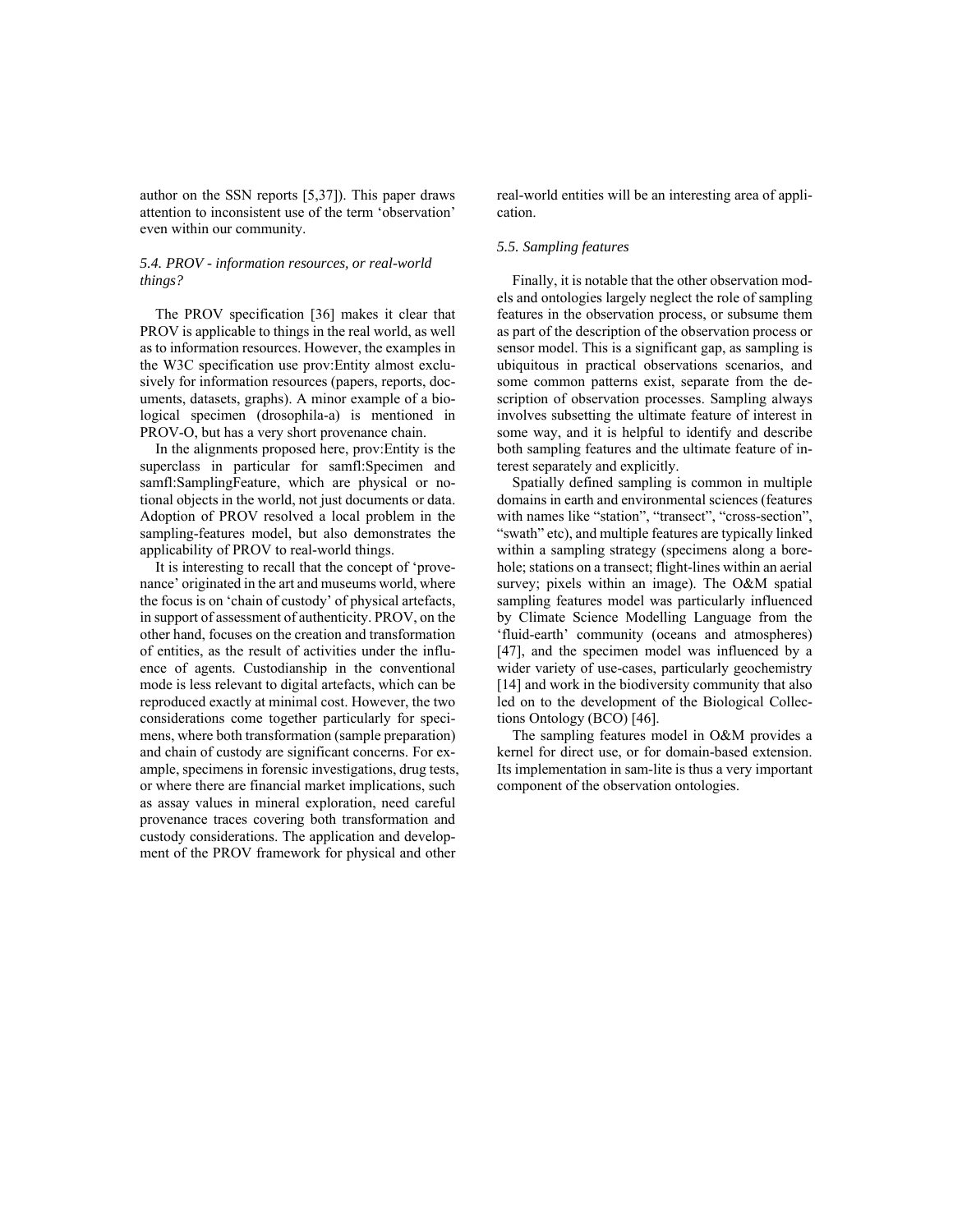

Figure 9 – Comparison of the Observation class and its dependencies. In om-lite (top) the Observation class only links to other classes from om-lite, some of which are stubs, and none of which have super-classes. In SSNO (middle) there are immediate dependencies on super-classes from DOLCE Ultra-lite, each of which have further super-classes with properties that impose strict constraints on the interpretation of the Observation and Sensor classes. For example, ssn:Observation is disjoint with DUL:Event, and ssn:Sensor is always a Physical Object, which excludes algorithms, software agents, and possibly people. In OMU (bottom) the Observation classes requires use of classes from several other ISO 19100 standards, which are generally not well accepted outside the GIS community.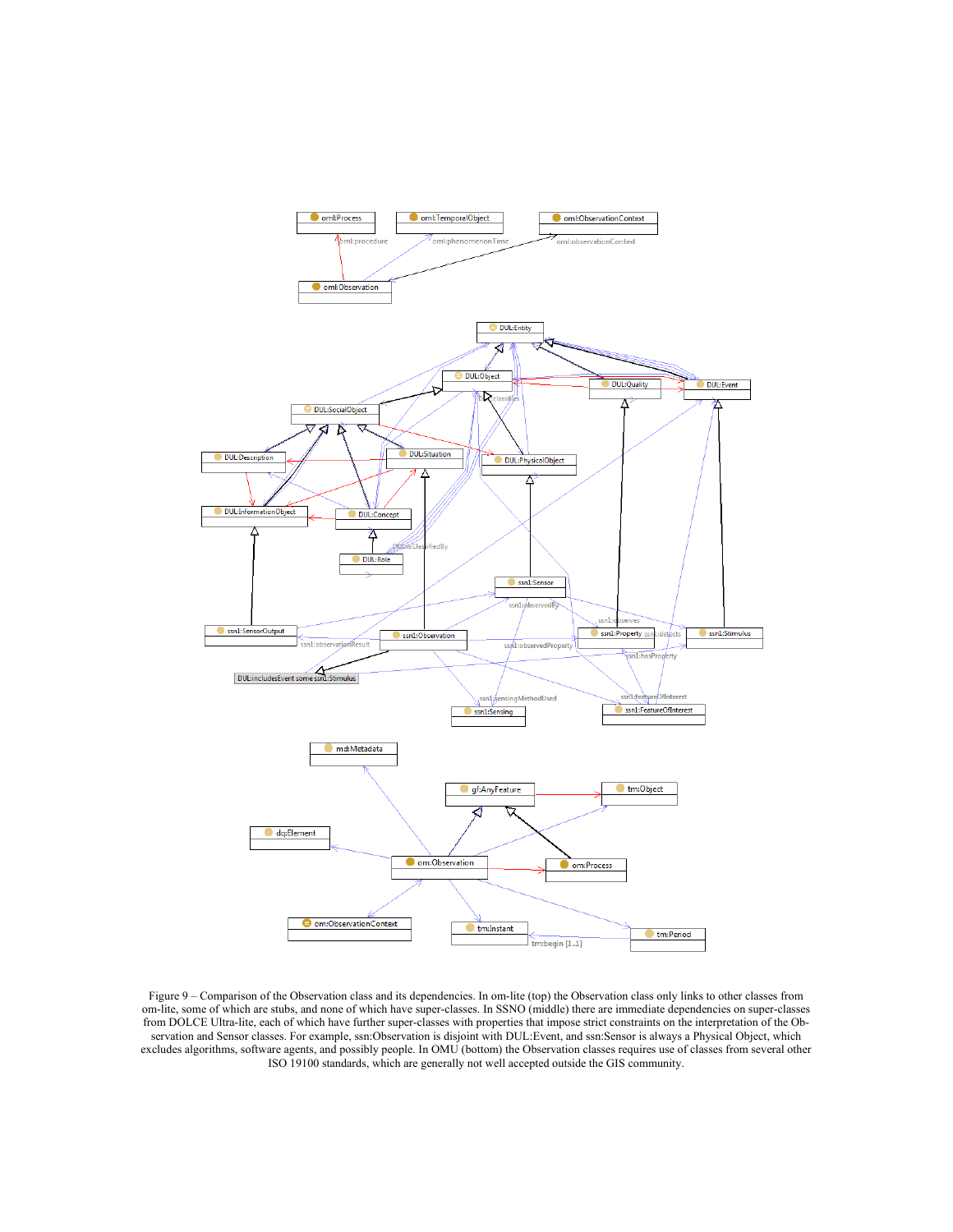## **6. Summary**

We have described lightweight OWL ontologies for observations and measurements, and for sampling features, which implement the concepts from the ISO O&M model. In contrast to previous attempts, the new ontologies have no dependencies on either elaborate ontology networks or foundational ontologies, and thus do not require a user to commit to any existing framework. In particular, the classes defined in om-lite and sam-lite have no external super-classes. And types for geometry, time and measure (quantity value), which are required as the range of some key observation and sampling-feature properties, are implemented as 'stubs' with the expectation that they will be substituted at run time by types from an existing vocabulary. Each stub class is understood as the superclass of all concrete representations of geometry, time and measure. This is a potentially generally applicable pattern that maintains the requirement that suitable types be used, but without constraining the implementation in advance.

The single exception to the no-dependencies story is in the model for specimens, which re-uses elements from PROV. The motivation was to overcome some known limitations of the O&M model for specimens. However, we have also explored a more complete alignment with PROV. This is appropriate for the observation model - whose goal is to provide structured provenance information for estimates of property values. A side effect of the PROV alignment has been to clarify some tensions between the O&M model and the SSN Ontology. This also demonstrates that PROV may serve as a kind of upper ontology in alignment exercises.

The new ontologies may be used as-is<sup>4</sup>, but are likely to be of more value in providing a basis for (i) more specialized and application-specific observation ontologies, and also (ii) as a bridging ontology to assist in linking between existing models.

## **Acknowledgements**

l

Thanks to David Ratcliffe for helpful pointers on OWL details, and Jonathan Yu for assistance in highlighting the key messages. The reviewers for Semantic Web Journal provided some excellent suggestions based on an impressively

close reading of the text. This work is a contribution towards the harmonization of W3C and Open Geospatial Consortium standards for geospatial data, and was supported by the CSIRO Land and Water Flagship, the Water Information Research and Development Alliance, and the eReefs project.

## **References**

- [1] D. Beckett, T. Berners-Lee, E. Prud'hommeaux, G. Carothers, RDF 1.1 Turtle, *W3C Recommendation,* (2014). http://www.w3.org/TR/2014/REC-turtle-20140225/ (accessed May 5, 2014).
- [2] M. Botts, Sensor Model Language (SensorML) *OGC Implementation Specification*, OGC 12-000 Open Geospatial Consortium, Wayland, Mass., 2013. http://www.opengeospatial.org/standards/sen sorml.
- [3] D. Brickley, W3C Semantic Web Interest Group, Basic Geo (WGS84 lat/long) Vocabulary, *W3C Working Group Note* (2004). http://www.w3.org/2003/01/geo/ (accessed September 26, 2014).
- [4] A. Bröring, C. Stasch, J. Echterhoff, OGC Sensor Observation Service, *OGC Implementation Standard,* OGC 12-006, Open Geospatial Consortium, Wayland, Mass., (2012). http://www.opengeospatial.org/standards/sos.
- [5] M. Compton, P. Barnaghi, L. Bermudez, R. García-Castro, O. Corcho, S.J.D. Cox, et al., The SSN ontology of the W3C semantic sensor network incubator group, *Web Semant. Sci. Serv. Agents World Wide Web*. 17 (2012) 25–32. doi:10.1016/j.websem.2012.05.003.
- [6] M. Compton, D. Corsar, K. Taylor, Sensor Data Provenance: SSNO and PROV-O

<sup>&</sup>lt;sup>4</sup> The om-lite ontology is published at http://def.seegrid.csiro.au/ontology/om/om-lite . The sam-lite ontology is

published at http://def.seegrid.csiro.au/ontology/om/samlite.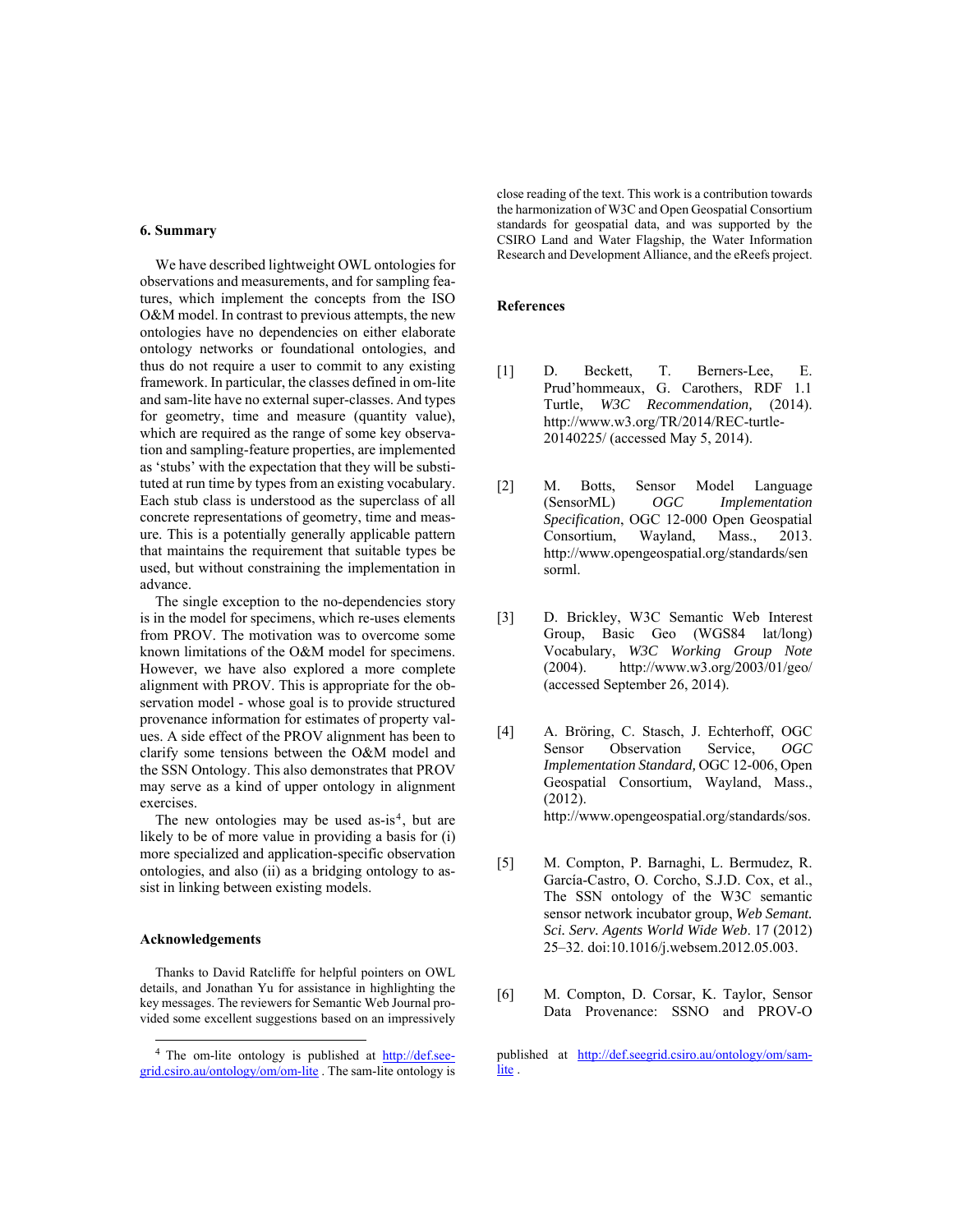Together at Last, in: *7th Int. Work. Semant. Sens. Networks*, M. Compton, K. Janowicz, K. Taylor, eds. Riva del Garda, Trentino Italy 2014. 16p. http://knoesis.org/ssn2014/paper\_9.pdf.

- [7] S.J.D. Cox, Observations and Measurements -Part 1 - Observation schema, *OGC Implementation Specification,* OGC 07-022r1. Open Geospatial Consortium, Wayland, Mass.,  $\widehat{OGC}$  (2007) 73 + xi. http://portal.opengeospatial.org/files/22466.
- [8] S.J.D. Cox, Observations and Measurements – Part 2 - Sampling Features, *OGC Implementation Specification,* OGC 07-002r3. Open Geospatial Consortium, Wayland, Mass., OGC  $(2007)$  36 + ix. http://portal.opengeospatial.org/files/22467.
- [9] S.J.D. Cox, Geographic Information Observations and Measurements, *OGC Abstract Specification* Topic 20 (same as ISO 19156:2011), OGC 10-004r3. Open Geospatial Consortium, Wayland, Mass., (2011) 54. doi:10.13140/2.1.1142.3042.
- [10] S.J.D. Cox, Observations and Measurements -XML Implementation, *OGC Implementation Standard,* OGC 10-025r1. Open Geospatial Consortium, Wayland, Mass.,  $(2011)$  66 + x. http://portal.opengeospatial.org/files/41510.
- [11] S.J.D. Cox, An explicit OWL representation of ISO/OGC Observations and Measurements, in: O. Corcho, C. Henson, P. Barnaghi (Eds.), *Proc. 6th Int. Work. Semant. Sens. Networks Co-Located with 12th Int. Semant. Web Conf. (ISWC 2013)*, O. Corcho, C. Henson, P. Barnaghi, eds. Sydney, Australia, October 22nd, 2013, pp. 1–18. http://ceur-ws.org/Vol-1063/paper1.pdf (accessed February 3, 2014).
- [12] S.J.D. Cox, Observations to information (Leptoukh Lecture), in: *Proceedings, 2013 Fall Meet. AGU*, American Geophysical Union, San Francisco, 2013. http://abstractsearch.agu.org/meetings/2013/F

M/IN42A-01.html (accessed June 29, 2015).

- [13] S.J.D. Cox, Time Ontology Extended for Non-Gregorian Calendar Applications, *Semant. Web J.* in press (2015). doi:10.3233/SW-150187.
- [14] S.J.D. Cox, A. Dent, S. Girvan, R.A. Atkinson, I. Whitehouse, C. Legg, Using the Assay Data Exchange standard with WFS to build a complete minerals exploration datatransfer chain, in: *Proc. Int. Assoc. Math. Geol. Gen. Assem.*, Liège, Belgium 2006.
- [15] M. Fowler, *Analysis Patterns: Reusable Object Models,* Addison-Wesley, 1997. http://martinfowler.com/books/ap.html (accessed September 16, 2014).
- [16] A. Gangemi, Ontology: DOLCE+DnS Ultralite - *Ontology Design Pattern,* (2010). http://ontologydesignpatterns.org/wiki/Ontol ogy:DOLCE+DnS\_Ultralite (accessed February 13, 2014).
- [17] J.R. Hobbs, F. Pan, Time Ontology in OWL, *W3C Working Draft* (2006). http://www.w3.org/TR/owl-time/ (accessed February 4, 2014).
- [18] R. Hodgson, P.J. Keller, J. Hodges, J. Spivak, QUDT - Quantities, Units, Dimensions and Types v1.1, (2013). http://www.qudt.org/ (accessed March 19, 2014).
- [19] A. Hogan, A. Harth, A. Passant, S. Decker, A. Polleres, Weaving the Pedantic Web, in: *Linked Data Web Work.*, Raleigh, North Carolina, USA, April 27, 2010. CEUR Workshop Proceedings, http://ceurws.org/Vol-628/ldow2010\_paper04.pdf (accessed October 7, 2014).
- [20] A. Hogan, A. Harth, A. Polleres, SAOR: Authoritative Reasoning for the Web, *Int. J. Semant. Web Inf. Syst.* 5 (2009).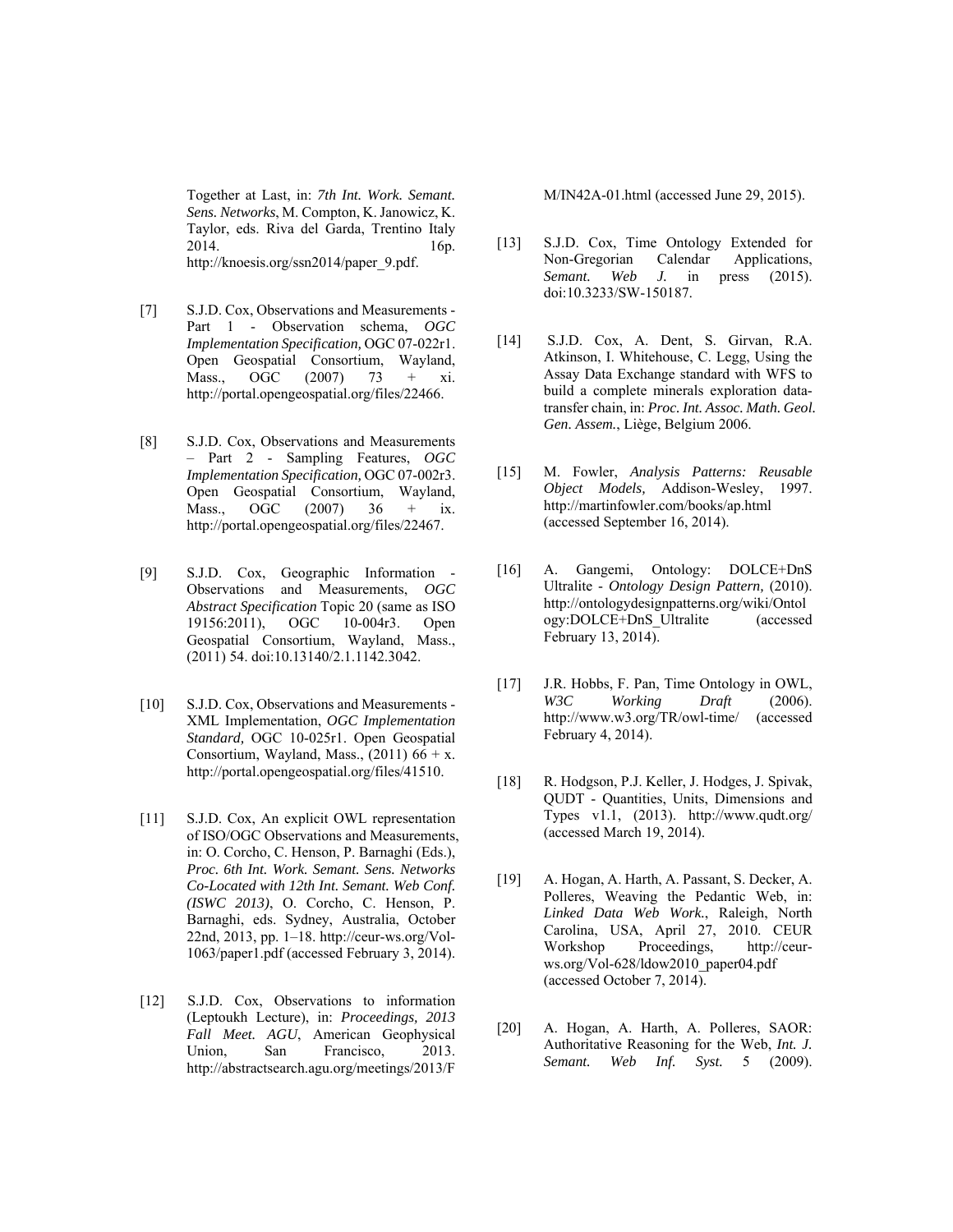- [21] J.S. Horsburgh, A.K. Aufdenkampe, K.A. Lehnert, E. Mayorga, D.G. Tarboton, I. Zaslavsky, et al., Extending the Interoperability of Sensor and Sample Based Earth Observations Using a Community Information Model, in: *AGU Fall Meet.*, San Francisco, 2013. http://jeffh.usu.edu/files/AGU\_2013\_ODM2 \_12-5-2013.pptx (accessed October 20, 2014).
- [22] INSPIRE Working Group on Observations & Measurements, D2.9 Guidelines for the use of Observations & Measurements and Sensor Web Enablement-related standards in INSPIRE Annex II and III data specification development, *INSPIRE Data Specif.* (2014). http://inspire.ec.europa.eu/documents/Data\_S pecifications/D2.9\_O&M\_Guidelines\_v2.0.p df (accessed June 18, 2014).
- [23] ISO/IEC 19501:2005 Information technology -- Open Distributed Processing -- Unified Modeling Language (UML) Version 1.4.2, *International Standard* (2005) International Organization for Standardization, Geneva, Switzerland. http://www.iso.org/iso/catalogue\_detail.htm? csnumber=32620.
- [24] ISO 19108:2002 Geographic information -- Temporal schema, *International Standard*  (2002). International Organization for Standardization, Geneva, Switzerland. http://www.iso.org/iso/catalogue\_detail.htm? csnumber=26013.
- [25] ISO 19115:2003 Geographic information -- Metadata, *International Standard* (2003). International Organization for Standardization, Geneva, Switzerland. http://www.iso.org/iso/catalogue\_detail.htm? csnumber=26020.
- [26] ISO 19107:2003 Geographic information -- Spatial schema, *International Standard*  (2003). International Organization for

Standardization, Geneva, Switzerland. http://www.iso.org/iso/catalogue\_detail.htm? csnumber=26012.

- [27] ISO 19101:2002 Geographic information -- Reference model, *ISO International Standard*  (2005). International Organization for Standardization, Geneva, Switzerland. http://www.iso.org/iso/catalogue\_detail.htm? csnumber=26002.
- [28] ISO/TS 19103:2005 Geographic information - Conceptual schema language, *ISO Technical Specification* (2005). International Organization for Standardization, Geneva, Switzerland. http://www.iso.org/iso/catalogue\_detail.htm? csnumber=37800.
- [29] ISO 19109:2005 Geographic information -- Rules for application schema, *ISO International Standard* (2005). International Organization for Standardization, Geneva, Switzerland. http://www.iso.org/iso/catalogue\_detail.htm? csnumber=39891
- [30] ISO 19142:2010 Geographic information --Web Feature Service, *International Standard*  (2010). International Organization for Standardization, Geneva, Switzerland. http://www.iso.org/iso/iso\_catalogue/catalog ue tc/catalogue detail.htm?csnumber=42136.
- [31] ISO 19156:2011 Geographic information -- Observations and measurements, *International Standard* (2011). International Organization for Standardization, Geneva, Switzerland. doi:10.13140/2.1.1142.3042.
- [32] ISO 19157:2013 Geographic information -- Data quality, *International Standard* (2013). International Organization for Standardization, Geneva, Switzerland. http://www.iso.org/iso/home/store/catalogue\_ tc/catalogue\_detail.htm?csnumber=32575.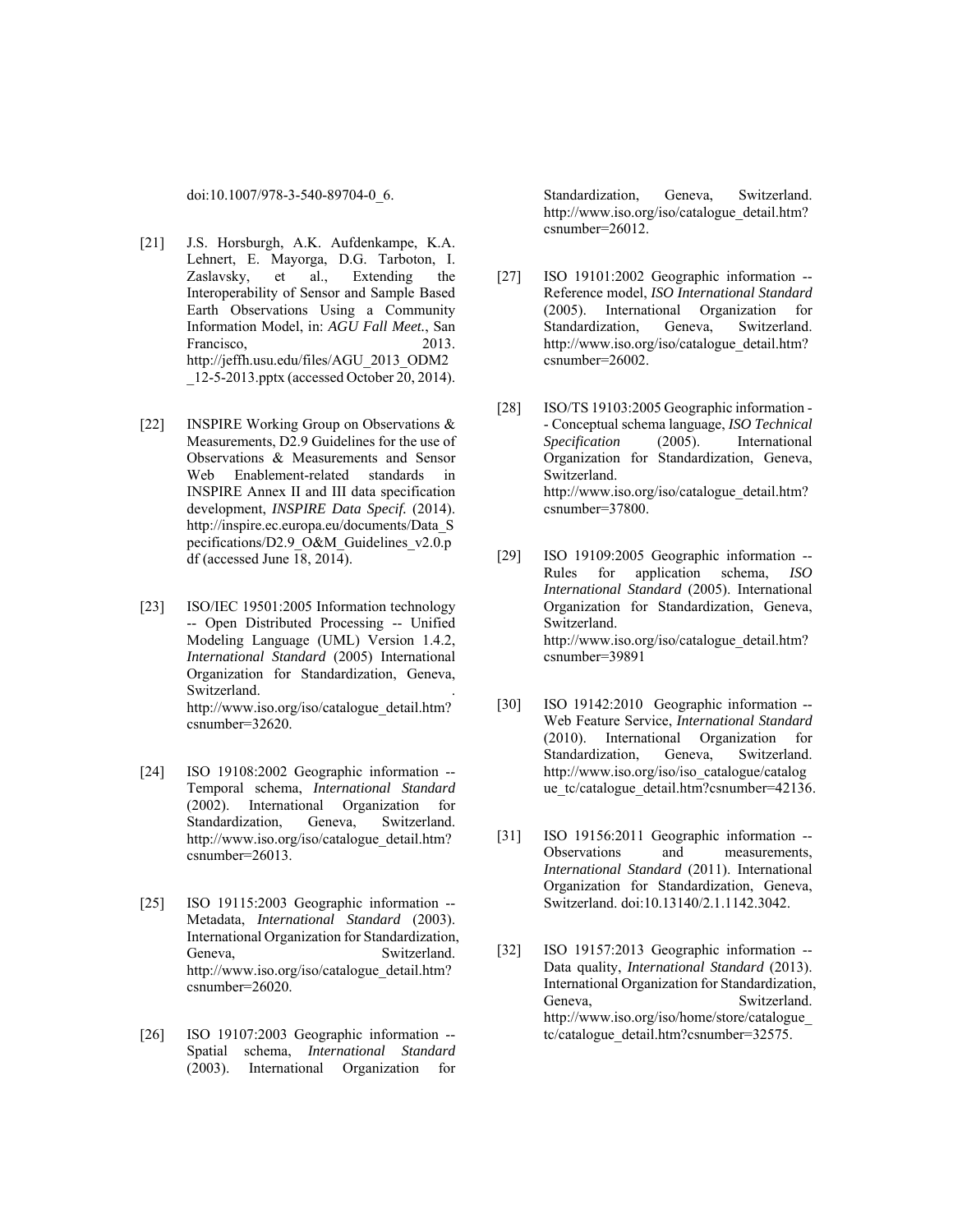- [33] ISO 19150-2:2015 Geographic information -- Ontology -- Part 2: Rules for developing ontologies in the Web Ontology Language (OWL), *International Standard* (2015). International Organization for Standardization, Geneva, Switzerland. http://www.iso.org/iso/iso\_catalogue/catalog ue\_tc/catalogue\_detail.htm?csnumber=57466.
- [34] K. Janowicz, M. Compton, The Stimulus-Sensor-Observation Ontology Design Pattern and its Integration into the Semantic Sensor Network Ontology, in: *3rd Int. Work. Semant. Sens. Networks*, November 7, 2010. Shanghai, China K. Taylor, A. Ayyagari, D. de Roure, eds. CEUR Workshop Proc. http://ceurws.org/Vol-668/paper12.pdf (accessed September 16, 2014).
- [35] J. Kunze, T. Baker, The Dublin Core Metadata Element Set, *IETF RFC* 5013 (2007). http://dublincore.org/documents/dces/ (accessed March 30, 2014).
- [36] T. Lebo, S. Sahoo, D.L. McGuinness, PROV-O: The PROV Ontology, *W3C Recommendation* (2013). http://www.w3.org/TR/prov-o/ (accessed February 13, 2014).
- [37] L. Lefort, C. Henson, K. Taylor, P. Barnaghi, M. Compton, O. Corcho, et al., Incubator Report - Semantic Sensor Network Incubator Group, *W3C Incubator Group Report* (2011). http://www.w3.org/2005/Incubator/ssn/wiki/I ncubator Report (accessed February 13, 2014).
- [38] F. Maali, J. Erickson, Data Catalog Vocabulary (DCAT), *W3C Recommendation*  (2014). http://www.w3.org/TR/vocab-dcat/ (accessed October 20, 2014).
- [39] J. Madin, S. Bowers, M. Schildhauer, S. Krivov, D. Pennington, F. Villa, An ontology for describing and synthesizing ecological observation data, *Ecol. Inform.* 2 (2007) 279– 296. doi:10.1016/j.ecoinf.2007.05.004.
- [40] V. Mascardi, V. Cordì, P. Rosso, A Comparison of Upper Ontologies, in: *Proceedings of WOA, Workshop dagli Oggetti agli Agenti,* Sept 24-25 2007, Genova, Italy, M. Baldoni, A. Boccalatte, F. De Paoli, M. Martelli, V. Mascardi (Eds.), Seneca Edizioni Torino, 2007: pp. 55–64. doi:10.1.1.107.1689.
- [41] B. Motik, B.C. Grau, I. Horrocks, Z. Wu, A. Fokoue, C. Lutz, OWL 2 Web Ontology Language Profiles (Second Edition), *W3C Recommendation* (2012). http://www.w3.org/TR/owl2-profiles/ (accessed October 20, 2014).
- [42] G. Percivall, *OGC Reference Model* (ORM), (2011) Open Geospatial Consortium, Wayland, Mass., OGC 08-062r7 44pp. http://www.opengeospatial.org/standards/orm (accessed March 20, 2014).
- [43] M. Perry, J. Herring, OGC GeoSPARQL a geographic query language for RDF data., *OGC Implementation Standard* (2012) Open Geospatial Consortium, Wayland, Mass., OGC 11-052r4 . https://portal.opengeospatial.org/files/47664 (accessed December 12, 2012).
- [44] C. Stasch, K. Janowicz, A. Bröring, I. Reis, W. Kuhn, A stimulus-centric algebraic approach to sensors and observations, in: *Lect. Notes Comput. Sci. (including Subser. Lect. Notes Artif. Intell. Lect. Notes Bioinformatics)*, 2009: pp. 169–179. doi:10.1007/978-3-642- 02903-5\_17.
- [45] P. Vretanos, Web Feature Service, *OGC Implementation Standard v*2.0*,* (2010) Open Geospatial Consortium Inc., Wayland, Mass. OGC Document OGC 09-025r1, http://www.opengeospatial.org/standards/wfs (accessed September 16, 2014).
- [46] R.L. Walls, J. Deck, R. Guralnick, S. Baskauf, R. Beaman, S. Blum, et al., Semantics in